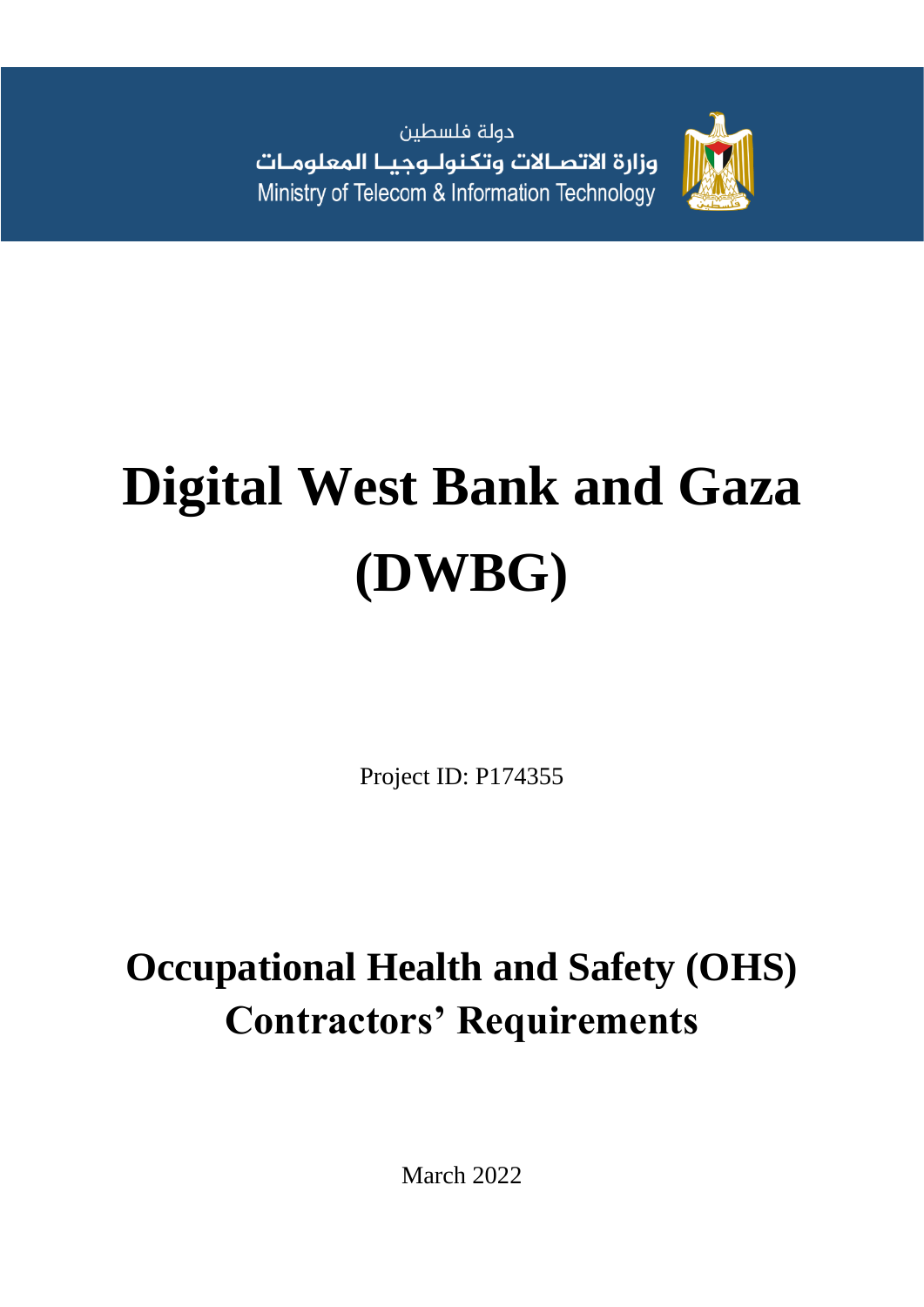# Contents

| 1.   |                                                                           |     |
|------|---------------------------------------------------------------------------|-----|
| 2.   |                                                                           |     |
| 3.   |                                                                           |     |
| 3.1. |                                                                           |     |
| 3.2. |                                                                           |     |
| 3.3. |                                                                           |     |
| 4.   |                                                                           |     |
| 5.   |                                                                           |     |
| 5.1. |                                                                           |     |
| 5.2. |                                                                           |     |
| 5.3. |                                                                           |     |
| 6.   |                                                                           |     |
| 7.   |                                                                           |     |
| 7.1. |                                                                           |     |
| 7.2. |                                                                           |     |
| 7.3. |                                                                           |     |
| 7.4. |                                                                           |     |
| 8.   |                                                                           |     |
| 9.   |                                                                           |     |
| 10.  |                                                                           |     |
| 11.  |                                                                           |     |
| 12.  |                                                                           |     |
| 13.  |                                                                           | .19 |
|      | ANNEX I: Suggested Contents of the Occupational Health and Safety Plan 21 |     |
|      |                                                                           |     |
|      |                                                                           |     |
|      |                                                                           |     |
|      |                                                                           |     |
|      |                                                                           |     |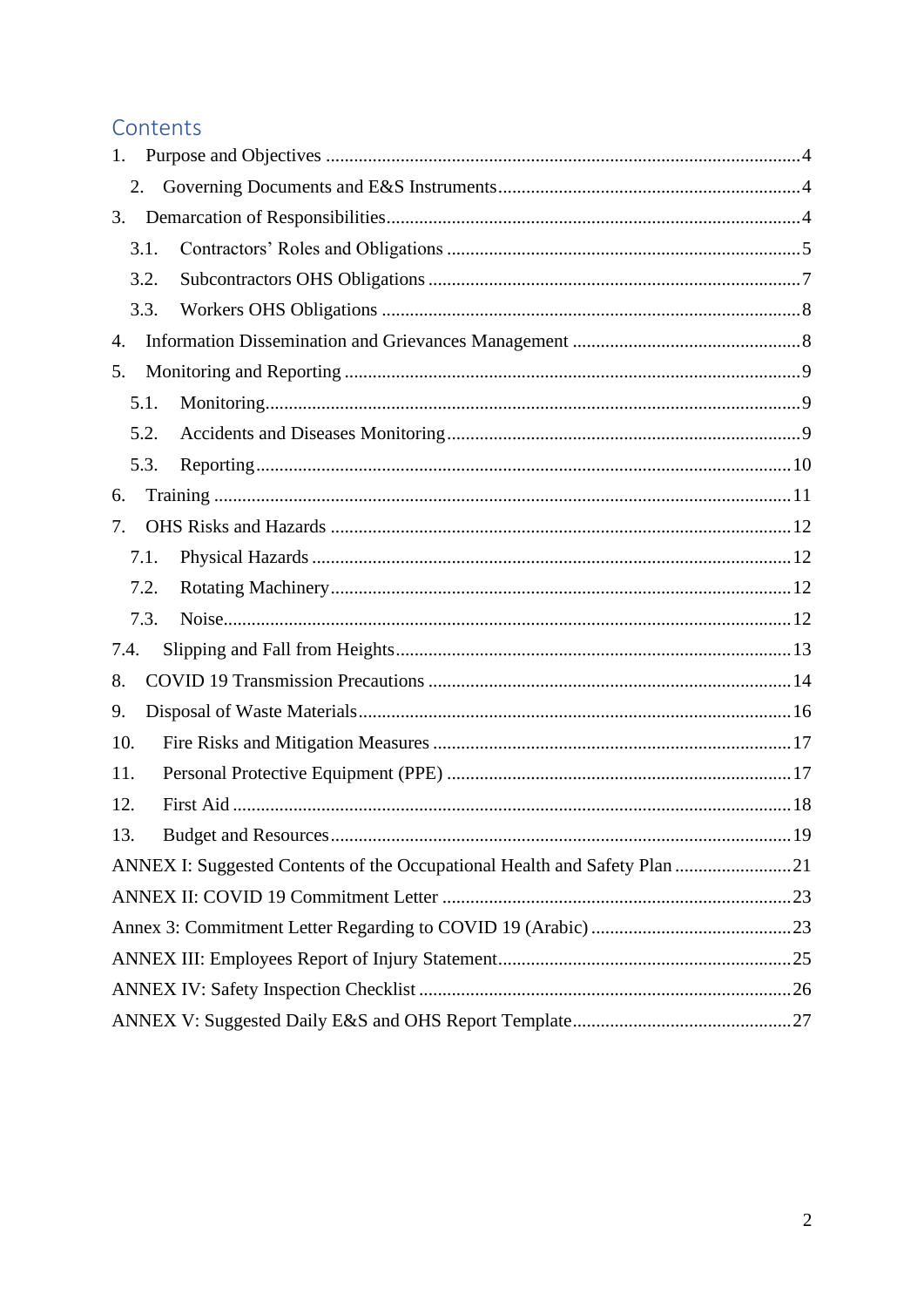# **List of Abbreviations**

| COVID-19          | Coronavirus disease (COVID-19)                           |
|-------------------|----------------------------------------------------------|
| <b>EHS</b>        | Environmental, Health, and Safety                        |
| <b>EHSG</b>       | Environmental, Health, and Safety Guidelines             |
| E&S<br>Specialist | <b>Environmental and Social Specialist</b>               |
| E&S Officer       | <b>Environmental and Social Officer</b>                  |
| ES                | <b>Environmental and Social</b>                          |
| <b>ESMF</b>       | <b>Environmental and Social Management Framework</b>     |
| <b>GBV</b>        | <b>Gender Based Violence</b>                             |
| <b>GIIP</b>       | Good International and Industry Practices                |
| <b>GRM</b>        | Grievance Redress Mechanism                              |
| <b>LMP</b>        | <b>Labor Management Procedures</b>                       |
| <b>MOH</b>        | Ministry of Health                                       |
| <b>MTIT</b>       | Ministry of Telecommunication and Information Technology |
| <b>OHS</b>        | Occupational Health and Safety                           |
| PA                | Palestinian Authority                                    |
| PMU               | Project Management Unit                                  |
| <b>PPE</b>        | Personal Protective Equipment's                          |
| <b>SEP</b>        | Stakeholder Engagement Plan                              |
| V <sub>O</sub>    | Variation Order                                          |
| <b>WB</b>         | World Bank                                               |
| <b>WHO</b>        | World Health Organization                                |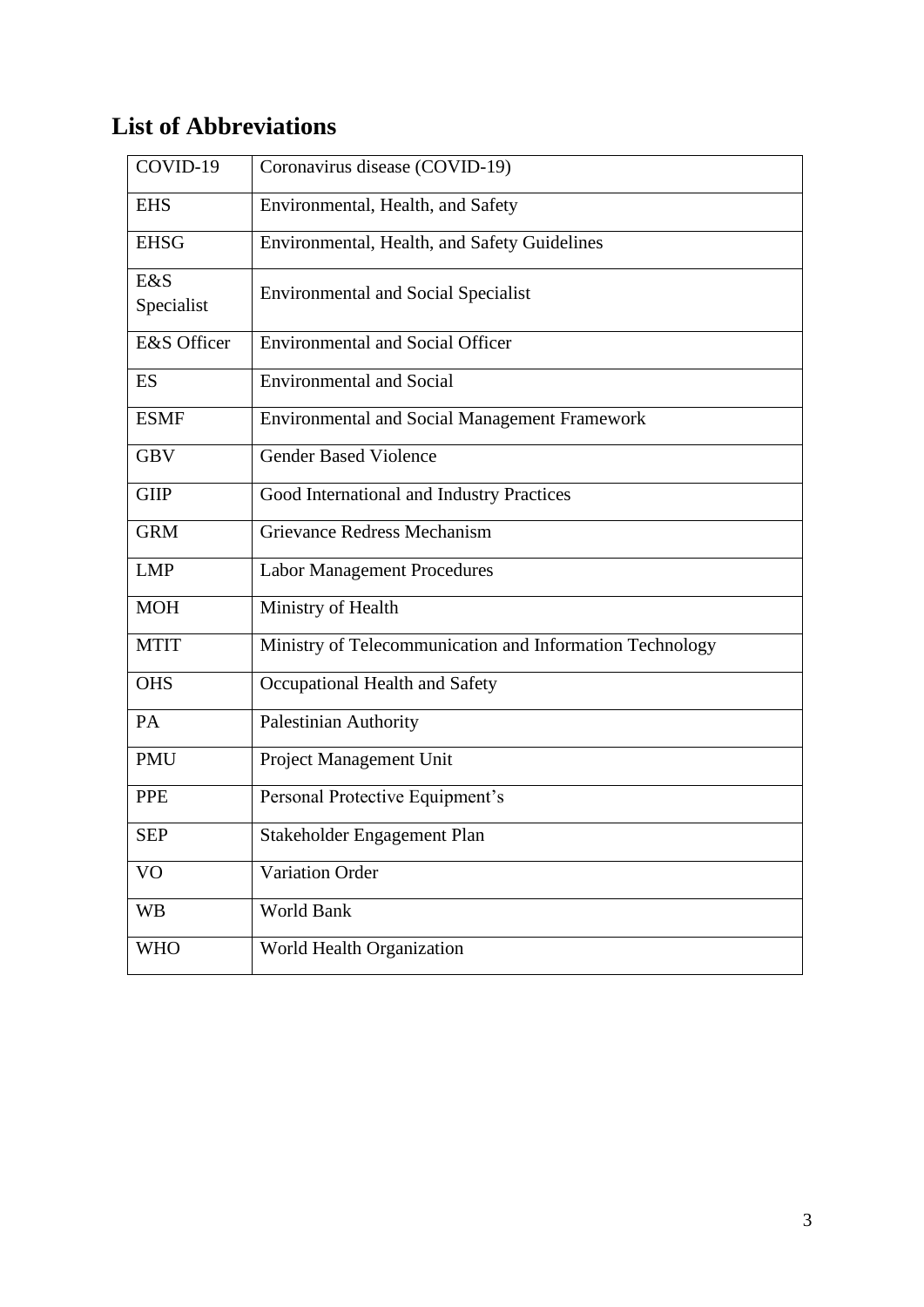# <span id="page-3-0"></span>1. Purpose and Objectives

This occupational health and safety (OHS) requirements document aims to provide the Digital West Bank and Gaza (DWBG) Project's contractors with the necessary requirements and guidance to apply OHS measures and promote a healthy and safe working environment. This set of OHS guidelines and requirements aim to:

- Provide instructions and guidance to the contractors, subcontractors and project team on the development and implementation of the project specific environmental, social, and OHS requirements.
- Promote a healthy and safe working environment.
- Provide guidance to contractors on how to identify and incorporate safety considerations from design to implementation of project activities.
- Detail the minimum safety requirements in the subprojects' sites.
- Provide guidance on ensuring compliance with all relevant statuary requirements.
- Establish roles and responsibilities associated with environmental, social and OHS management.
- Eliminate and prevent any environmental, social, health, or OHS related hazards within the working environment, and control hazards at source if possible.
- Promote safety aware and safety conscious project workers within the project staff. contractors, subcontractors and visitors within project premises.

#### <span id="page-3-1"></span>2. Governing Documents and E&S Instruments

This document sets out guidelines/requirements for the contractor/other parties to comply with during the project. The governing regulation of this document is the Palestinian Labor Law, and other applicable national laws. This document shall be read in conjunction of the below other relevant/related documents:

1. Digital West Bank and Gaza (DWBG) - Labor Management Plan:

[https://documents1.worldbank.org/curated/en/818321615214912208/pdf/Labor-Management-](https://documents1.worldbank.org/curated/en/818321615214912208/pdf/Labor-Management-Procedures-Digital-West-Bank-amp-Gaza-P174355.pdf)[Procedures-Digital-West-Bank-amp-Gaza-P174355.pdf](https://documents1.worldbank.org/curated/en/818321615214912208/pdf/Labor-Management-Procedures-Digital-West-Bank-amp-Gaza-P174355.pdf)

#### 2. Digital West Bank and Gaza (DWBG) - Environmental and Social Management Framework:

[https://documents1.worldbank.org/curated/en/149331615214881212/pdf/Environmental-and-](https://documents1.worldbank.org/curated/en/149331615214881212/pdf/Environmental-and-Social-Management-Framework-ESMF-Digital-West-Bank-amp-Gaza-P174355.pdf)[Social-Management-Framework-ESMF-Digital-West-Bank-amp-Gaza-P174355.pdf](https://documents1.worldbank.org/curated/en/149331615214881212/pdf/Environmental-and-Social-Management-Framework-ESMF-Digital-West-Bank-amp-Gaza-P174355.pdf)

# <span id="page-3-2"></span>3. Demarcation of Responsibilities

The environmental and social instruments of the DWBG project clearly establish roles and responsibilities in terms of environmental and social safeguarding. For this, the following are the key personnel involved in the implementation of the environmental and social safeguarding;

- **The Environmental and Social Specialist**: The Project Management Unit's (PMU) specialist responsible for the implementation of the E&S Safeguarding on the owner's level.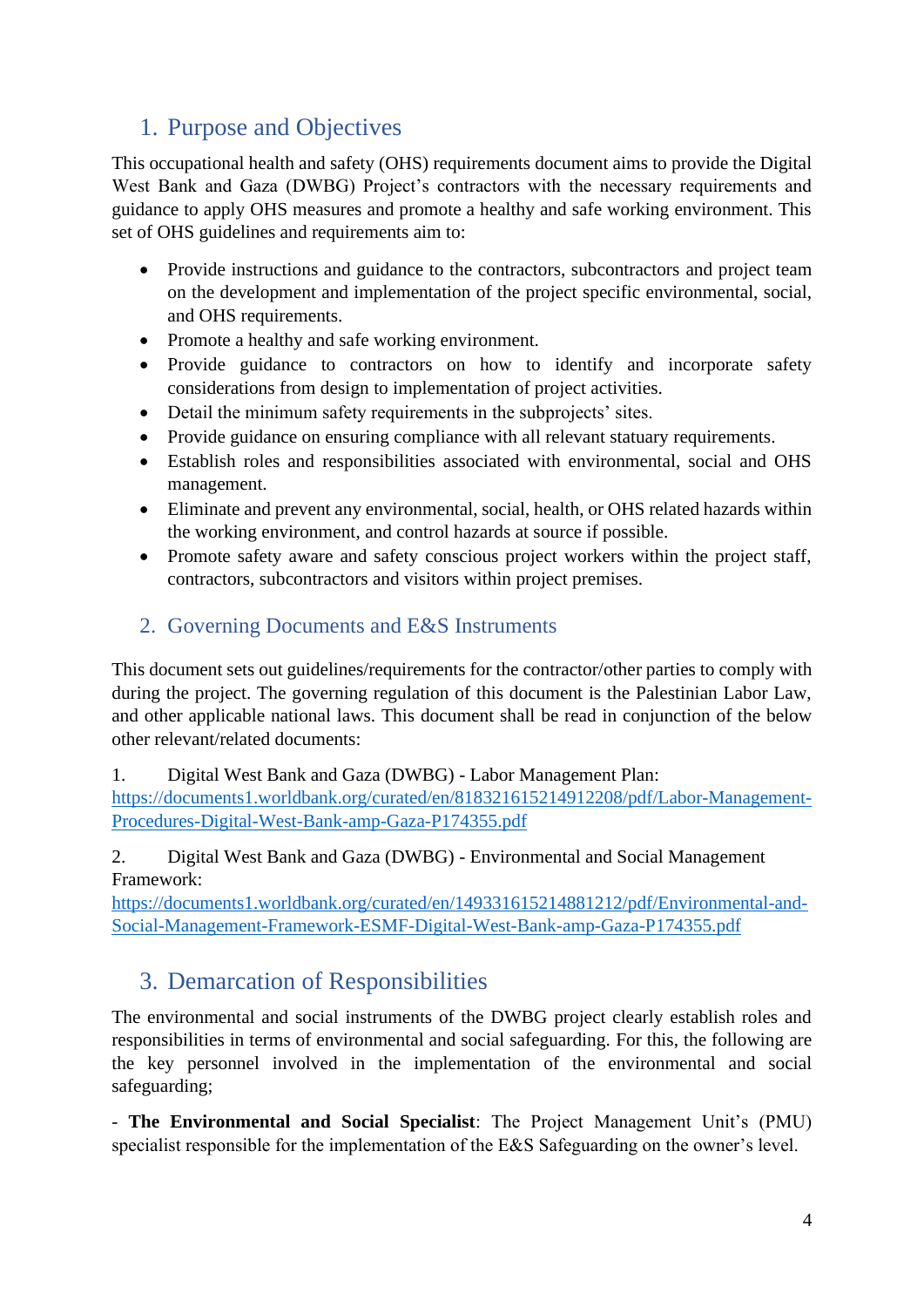- **The Environmental and Social Officer/Focal Point**: The contractor's personnel responsible for the implementation of the management and mitigation measures as set forward in this document and other project management plans.

The E&S Specialist, the contractors, subcontractors, and subprojects site management shall commit to guarantee the compliance with the legal and statuary requirements regarding Occupational Health and Safety, as well as environmental and social safeguarding in line with the national applicable laws and regulations, and the World Bank's ESF. These project specific E&S instruments are the Environmental and Social Management Framework (ESMF), the Labor Management Procedures (LMP), the Stakeholder Engagement Plan (SEP). In addition to the commitments required in the Environmental and Social Commitment Plan (ESCP). all available at MTIT's website through: https://mtit.pna.ps/Site/Projects/1#Project\_Documents\_1

#### <span id="page-4-0"></span>3.1. Contractors' Roles and Obligations

Upon awarding the contract to the contractor, the contractor will be held responsible of the occupational health and safety of his working staff, subcontractors if any, employees on site, and visitors during the contract duration, and will bear all costs to prepare, implement and maintain OHS measures, including but not limited to the following:

The contractor shall appoint one or more E&S officer, or designate an E&S focal point, depending on the requirements of the work at the site, and per the approval of the project owner. If the risks identified are minor, a focal point shall suffice subject to the owner's approval. The E&S officer/focal point shall be responsible for the implementation of OHS aspects in addition to the other Environmental and social aspects described in the E & S instruments. The E&S Officer/focal point should have relevant education and qualifications.

• The contractor will be responsible for preparing an Emergency Response Plan (ERP), that will detail the Contractors processes for dealing with emergencies including injury.

• Also, the contractor shall prepare site-specific OHS plan, as required, including precautions for COVID-19, GBV risks mitigation measures, and grievances redress arrangements. The OHS plan should then be made available to all interested parties and be prepared with input from workers. Additionally, the plan would clarify responsibility matrix, risk assessment, job hazards assessment and mitigation measures that should be in place for each job.

The contractor shall provide adequate personnel protective equipment (PPEs), tools, and first aid at no cost for employees, maintain their proper usage and ensure training of the workforce at all levels.

The contractor will ensure that appropriate signage is posted in critical locations to alert workers of potential risks.

The contractor shall be responsible for providing the employees under his responsibility with Medical Insurance during the contract's duration in accordance with the relevant laws.

The contractor shall commit to amending any non-compliance as instructed within a period of 24 hours since receiving the instruction letter from the E&S Specialist, otherwise the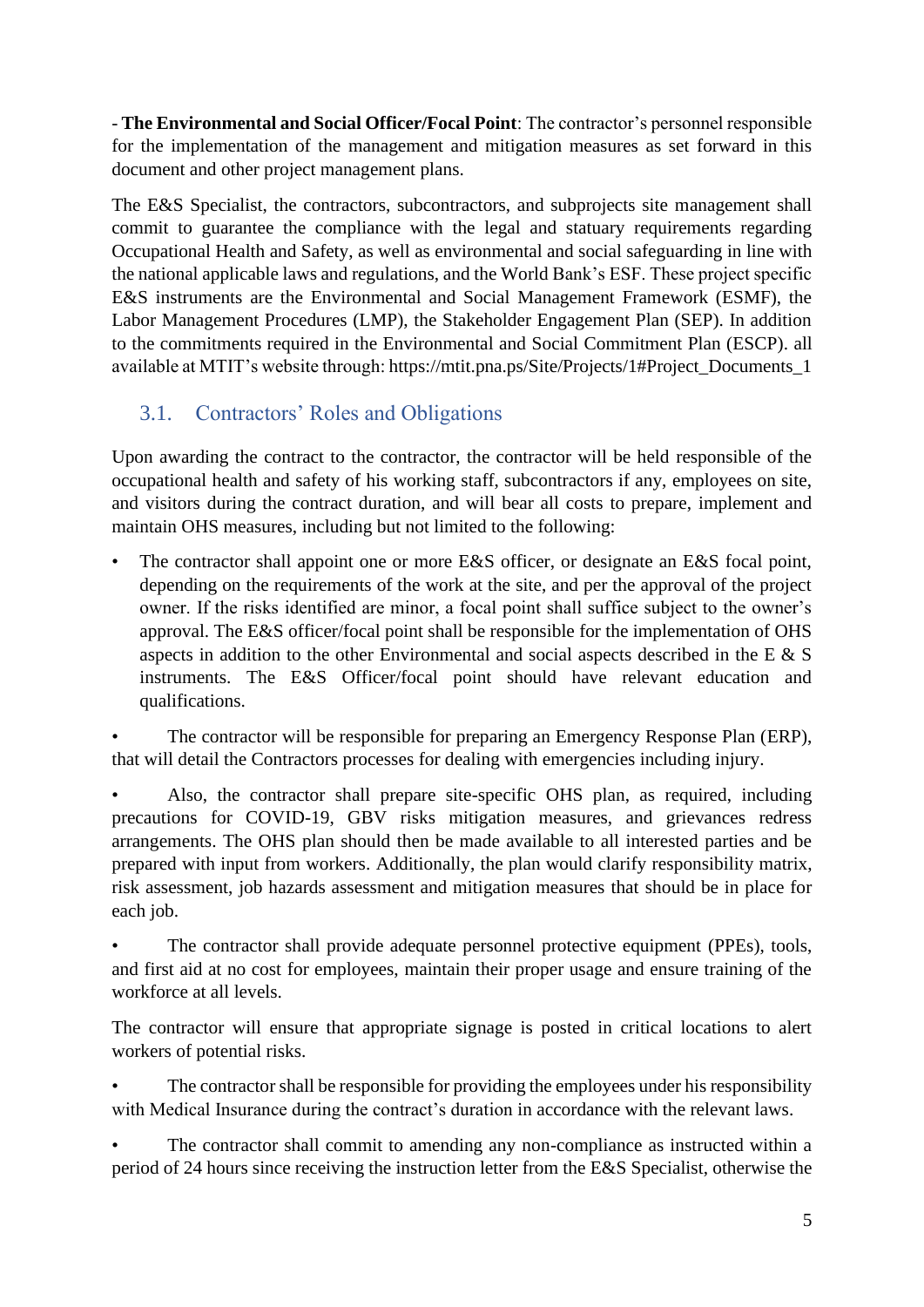E&S Specialist has the right to cease the contractor's activities until an adequate action is implemented to rectify the situation. This shall be reflected in the bidding documents through relevant clauses and the contractor shall not request any VO or compensation for any time lost.

• Penalties if non-conformity situations occur repeatedly, or if such lack of commitment causes delays to the implementation schedule will be applicable according to relevant contractual clauses.

The contractor shall ensure that all their workers are aware of the codes of conduct (CoC) and shall provide the E&S Specialist with copies of all their employees, workers, and subcontractors signing them.

• The contractor shall develop and implement a grievance mechanism (GM) for the workforce prior to the start of civil works. This grievance mechanism shall also address child labor, GBV and sexual harassment related grievances. The PMU has created a workers' grievance mechanism that the contractor may copy and enhance to suit the needs and nature of their workforce and duties. As a result, the GM shall develop features to accept and respond to anonymous complaints (i.e. complaints box). Information about the existence of the grievance mechanism, such as telephone number, email or suggestion/complaints boxes, will be readily available to all project workers (direct and contracted) through notice boards, the presence of "suggestion/complaint boxes", and other means as needed. The contractor shall record all received grievances as well as the resolution date in a log that shall be monitored by the project's E&S Specialist. The Contractor shall assign a GM Designated Personnel to follow up on grievances resulting from their workforce. Additionally, the contractor shall include this in their training plan and shall circulate a simplified version in Arabic of the GM.

• Provide a safe workplace. Risk Assessment Procedures will be completed before the commencement of any installation activities, and safety measures will be implemented in accordance with applicable safety standards;

Include but not limited to fall prevention and working at heights safety measures, protection against falling objects, prevention of accidents due to moving vehicles, protection against risk of electrocution, as needed;

Provide an E&S and OHS training plan:

• Provide First aid kits on site. For more serious injuries, there must be a pre-approved health facility for medical treatment, as well as appropriate transportation of injured workers; hence the contractor shall, along with their OHS plan, specify the designated health facility for each sub-project.

• All workers shall abide by the Ministry of Health regulations regarding COVID-19 safety, this includes wearing facemasks at all times, gloves, and the presence of sanitizers on site. All of these PPEs shall be provided by the contractor at no cost to the employees and workers. Equipment shall be cleaned with disinfectants prior to installation, and facemasks shall be worn at all times. Non-compliance with these provisions is a cause to send a notification to the contractor and halt work if the situation is not remedied.

• Control access provisions to the site only to authorized people. Workers must be trained to perform hazardous works such as working at heights, confined spaces, welding etc.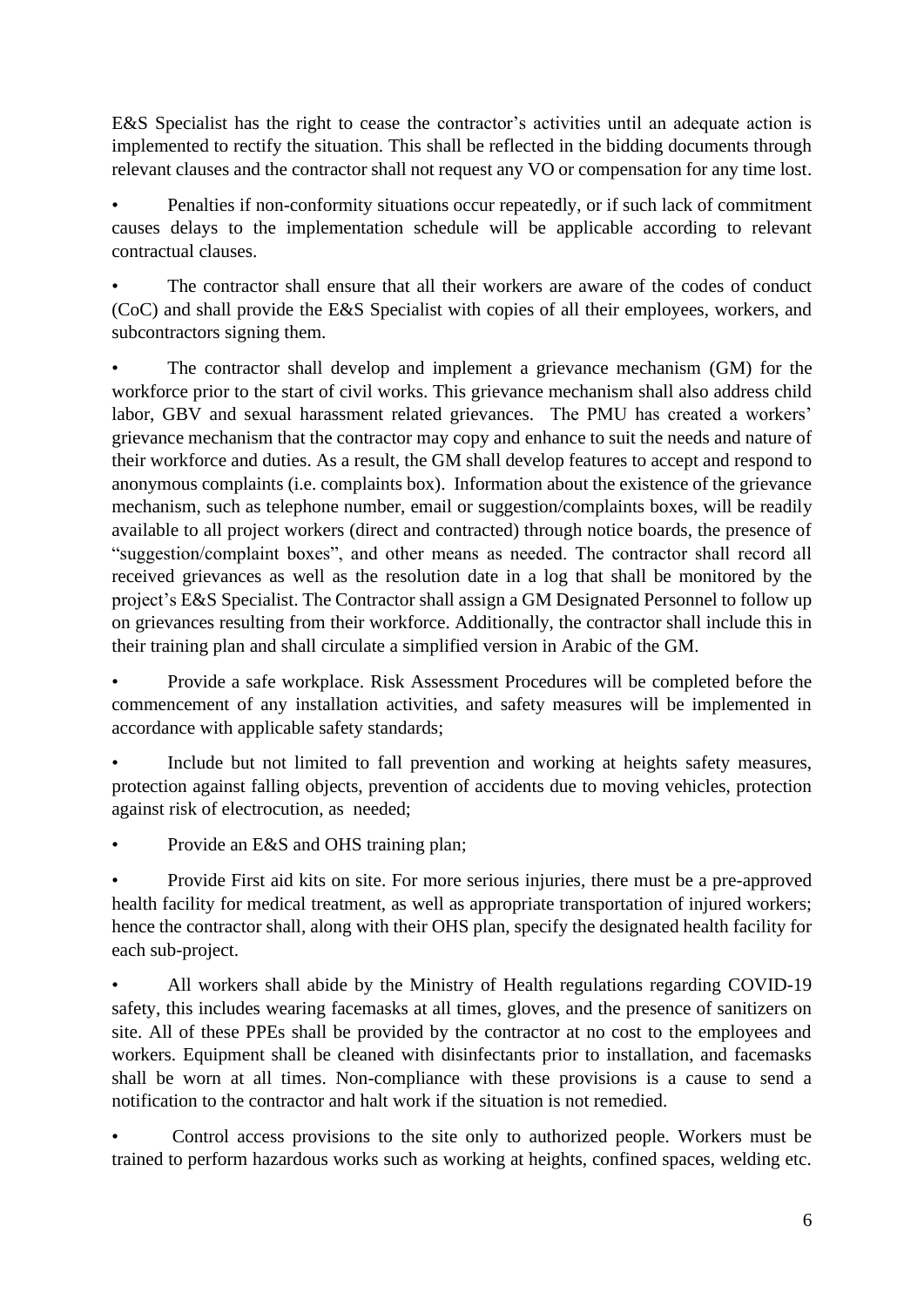All workers must complete at minimum an OHS induction to have access to the construction site.

• The contractor will organize and implement periodically safety exercises (for instance in case of fires) to ensure proper levels of alertness and awareness of the workforce.

On the other hand, the contractor shall follow the local regulations regarding to the working hour, the working hour defined by the labor law as follow:

• Maximum working hours is 45 per week from 8:00 AM to 3:00PM (Max. till 5:00 PM when liaised with the site management).

It is prohibited to do any work before and after the working hours determined in the before mentioned point except in duly authorized conditions and when proper additional measures are in place (e.g. lighting, presence of medical professionals, etc...).

The contractor, or designated representative, shall fully investigate all serious accidents and take remedial steps to prevent repetition of similar accidents wherever possible. The following procedure must be followed by the contractor regarding any incident or accident occurring in the site:

o Any incident or accident, or fatalities will be reported within 24 hours after occurrence to the E&S Specialist who in turn will report this occurrence to the PMU management.

o Provide additional details of the incident/accident in a form of a comprehensive report within 48 hours following the incident.

o The contractor shall be responsible for safety records and shall be responsible for completing safety inspections and maintaining records to reflect findings and corrective actions taken.

o The contractor shall require employees to use suitable tools and equipment in order to ensure working in a safe manner.

o Fire prevention measures shall be established on site during works, including having operational fire extinguishers, avoiding smoking on site, avoiding burning of waste, utilizing steel cutters and other spark emitting machinery only by qualified workers after ensuring that all flammable material are removed from the working site, and inspecting site after works to ensure there are no fire hazards or signs of fire available.

#### <span id="page-6-0"></span>3.2. Subcontractors OHS Obligations

If subcontractors are to be involved in the project, they shall be subjected to the same requirements on E&S and OHS measures as the contractors.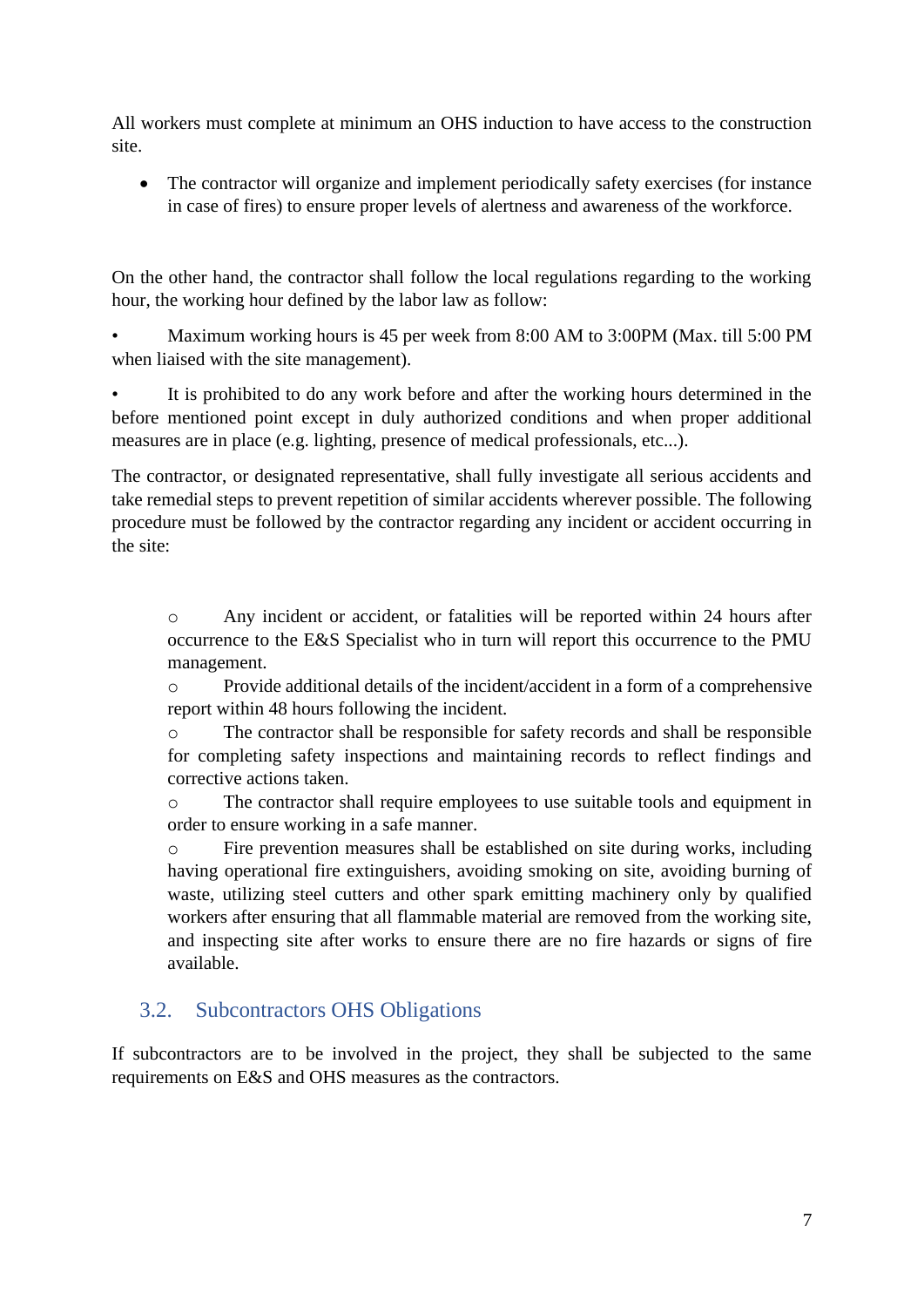#### <span id="page-7-0"></span>3.3. Workers OHS Obligations

Each project worker, as defined in the  $SEF<sup>1</sup>$ , who is performing their working duties is responsible for assuring safety for themselves; Safety for fellow employees; protection for the public and visitors; and protection for sub-project property and for public and private property. Workers will be in charge of the followings:

It is the responsibility of each worker to notify their senior or the designated  $E&S$ Officer/focal point once an unsafe condition or act is witnessed on the job.

When a worker is requested to perform duties under unsafe conditions, the worker should not perform those duties without first notifying their superior or the E&S officer/focal point of the existence of such conditions. Works that are hazardous or carry specific risks should have corresponding OHS mitigation measures in place prior to commencement of works.

It's the responsibility of the contractor to provide and enforce the usage of PPE's among workers.

It is the responsibility of each worker to attend all safety trainings and meetings possible and to take an active part in safety work.

It is the responsibility of each contractor to ensure that workers know and understand the safety rules, and the sub-project OHS Plan, which will apply to the work being performed.

It is the responsibility of management to verify that each worker is acquainted with the principles of first aid and resuscitation as soon as possible.

All project workers shall read and understand the CoC, it is their right to raise any questions to the E&S officer/focal point. Moreover, they have to understand their right to raise grievances through the workers' GM.

# <span id="page-7-1"></span>4. Information Dissemination and Grievances Management

This section lays out the measures for information dissemination and handling of grievances throughout the project cycle. These measures provide a clear channel between the surrounding communities, project workers, and the contractor. The following steps will be followed during the project implementation:

- The contractor's EHS Officer/Focal Point shall be responsible to register any direct complaints resulting at site from the community and shall direct them to the project's grievance mechanism. The contractor shall appoint a GRM designated personnel who can be the EHS officer/focal point.
- Provide a workers' grievance mechanism in line with the project's one, and share it with the workers, personnel and subcontractors.
- To keep in close contact with local authorities to coordinate and resolve any complaint.

 $1$  https://thedocs.worldbank.org/en/doc/837721522762050108-0290022018/original/ESFFramework.pdf#page=45&zoom=80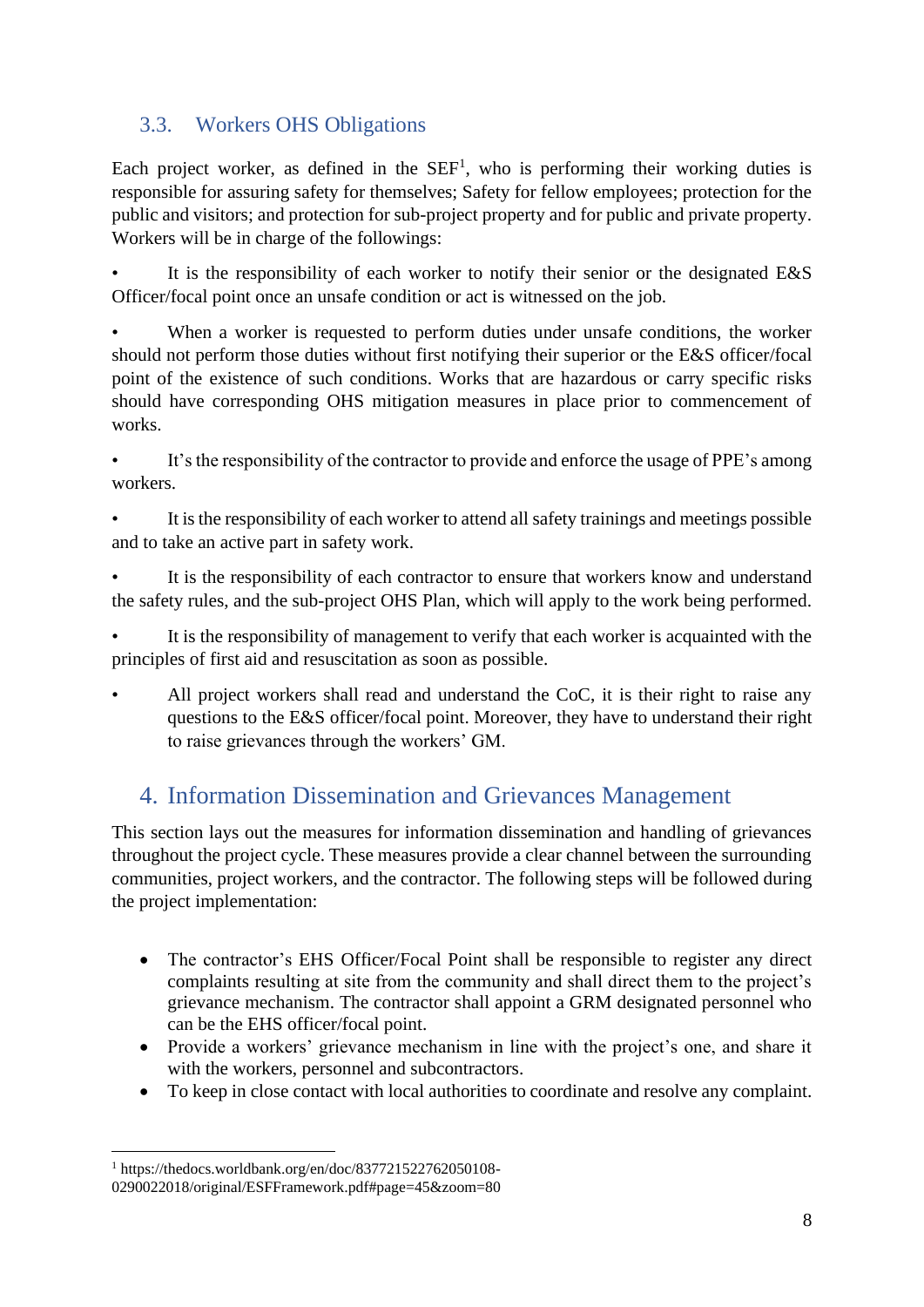• Keep detailed records of all grievances received during preparation and during construction, including contact details of complainers. And it will immediately forward a copy of the recorded grievance to the E&S Specialist, including a proposal to mitigate the grievance.

# <span id="page-8-0"></span>5. Monitoring and Reporting

#### <span id="page-8-1"></span>5.1. Monitoring

Occupational health and safety monitoring needs to be undertaken by the E&S Officer/focal point and to be reported to the Environmental and Social Specialist to verify the effectiveness of prevention and control strategies. The occupational health and safety monitoring program should include:

The inspection should verify that PPE continues to provide adequate protection and is being worn as required.

• Inspection should verify that all the workforce is adhering to the COVID-19 mitigation measures including wearing facemasks at all times, washing and/ or sanitizing hands, cleaning and sanitizing work spaces, and social distancing as much as possible and in line with the guidelines issued by the Ministry of Health.

Surveillance of worker's health: health of the Project's staff will be monitored on a regular basis, and continuous monitoring and documentation of COVID-19 cases.

• Training: Training activities for workers and visitors should be adequately monitored and documented (curriculum, duration, and participants). Emergency exercises, including fire drills, should be documented adequately. Service providers and contractors should be contractually required to submit to the employer adequate training documentation before start of their assignment.

#### <span id="page-8-2"></span>5.2. Accidents and Diseases Monitoring

Contractors are required to set procedures for reporting and recording accidents and diseases that include, at minimum, the following aspects:

- Occupational accidents and diseases
- Dangerous occurrences and incidents
- Near miss incidents
- Incidents resulting in the loss of working hours/ days

These systems should enable workers to report immediately to their immediate supervisor any situation they believe presents a serious danger to life or health.

The contractor shall submit the OHS compliance data to the E&S Specialist. The information should also include incidents related to any sub-contractors working directly, or indirectly, for the contractor. All reported occupational accidents, occupational diseases, dangerous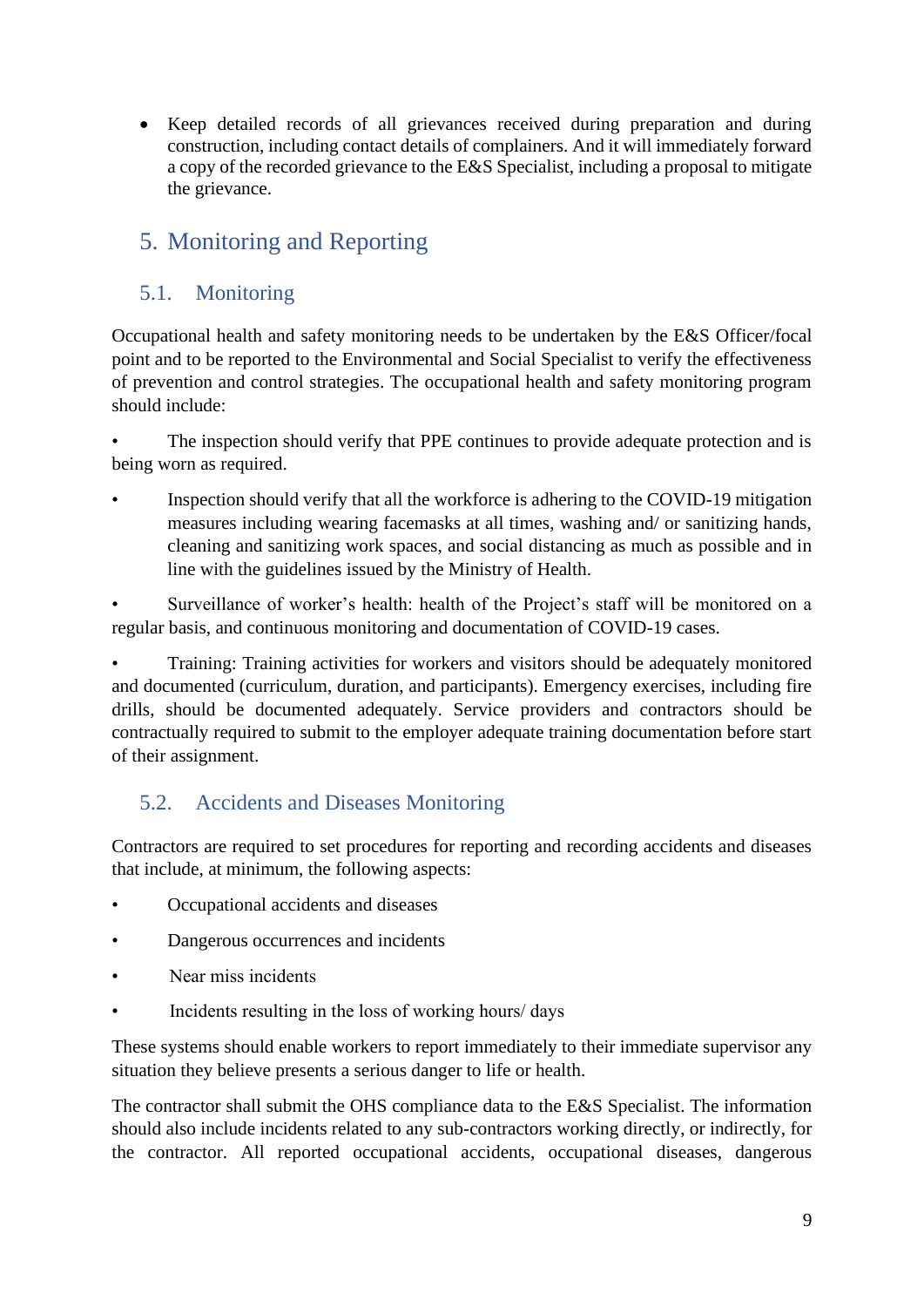occurrences, and incidents together with near misses should be investigated by the E&S Officer in the contractor's team. The investigation should result in a report that:

- Establishes what happened
- Determines the cause of what happened
- Identifies measures necessary to prevent a recurrence

#### <span id="page-9-0"></span>5.3. Reporting

For reporting on hazardous conditions and incidents/accidents, the contractor shall notify the PMU within a maximum of 24 hours of occurrence. And to provide additional supporting details of the incident/ accident within 48 hours of occurrence.

A worker who receives a report of a hazardous condition, either from the public or from another worker, shall immediately refer this information to the person in charge (E&S Officer/Focal Point). The below actions shall be followed when reporting and accident:

All accidents or incidents related to the project, or ones that have, or could have a significant adverse effect on the environment, the affected communities, the public, or workers and could have resulted in death or serious injury, cases of GBV, SH/SEA or violence against minors, injuries, falls, vehicle accidents, electrocution, and uncontrolled electricity supply problems shall be reported to the E&S Officer/focal point who shall notify the project's E&S Specialist.

The E&S Officer/Focal Point shall:

- Establish the site accident reporting system, customized as necessary to project requirements.
- Inform the E&S Specialist within 1 hour of any incident involving serious bodily injury.
- Inform the E&S Specialist within 6 hours of near miss accidents relating to the execution of the works which, in slightly different conditions, could have led to bodily injury.
- Ensure that all injuries, damages and near miss accidents are investigated and that site supervision is involved in such investigations.
- Review accident reports and make recommendations for the establishment of remedial and long-term actions to prevent a reoccurrence of the event. These recommendations shall be included in the incident report.
- Complete a Final Safety Report at the end of the Project. and submit it to the E&S Specialist who will report the findings to the relevant stakeholders including the Bank.
- In the event of damage to the property of a member of the public, such damage shall be reported to the E&S Specialist.
- No employee shall make statements concerning liability or indicating that settlement will be made in any accident resulting in injury or property damage to a member of the public.
- It is important that the names and addresses of all witnesses be obtained in all accidents involving the public.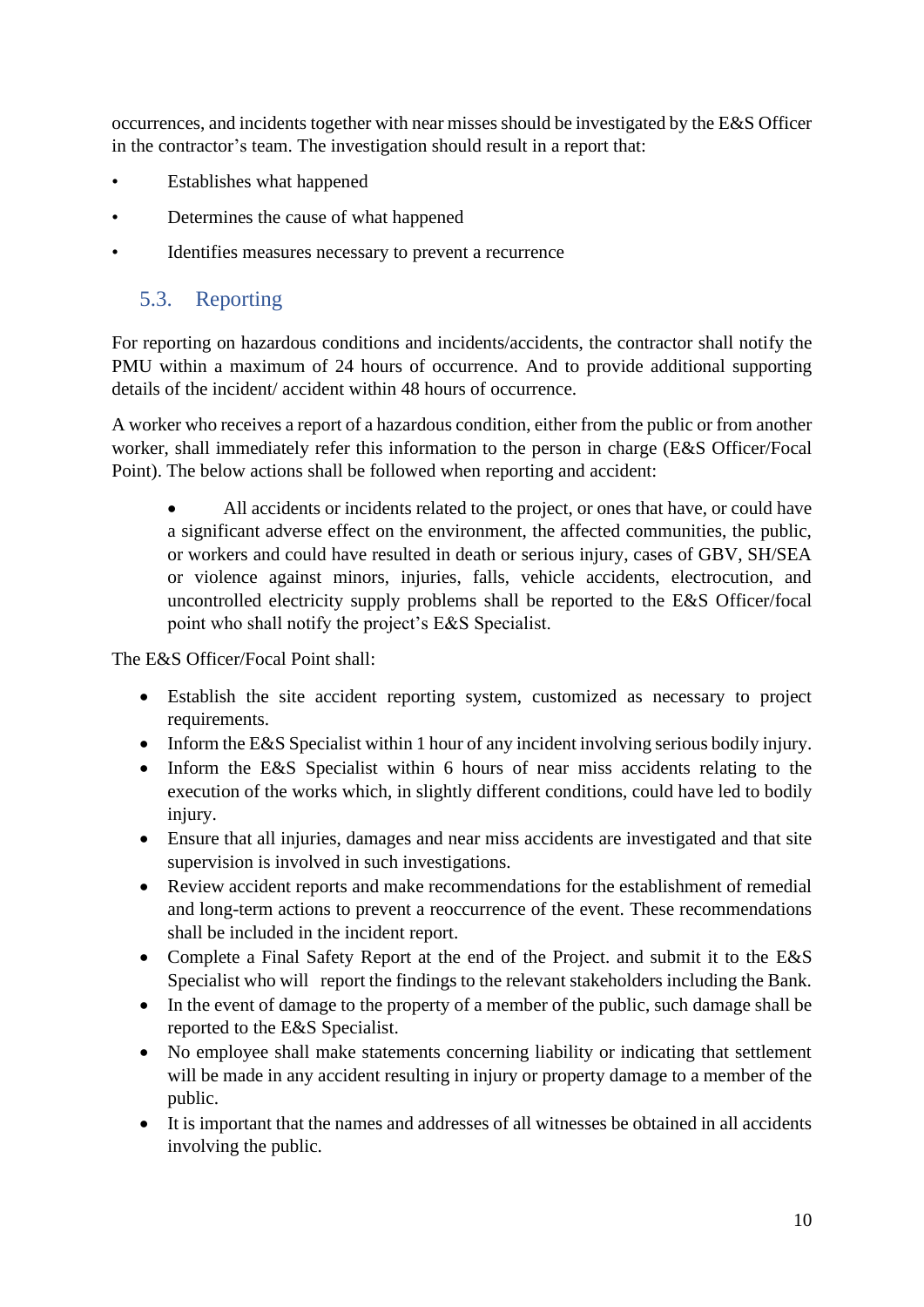• Prepare a report of the causes of the incident and maintain an incident register at all subprojects sites, throughout the duration of the works.

In addition, the contractor will submit a comprehensive monthly OHS report in relation to the execution of the works. The report shall contain the following information:

- List of OHS personnel at present at the site at the end of the month.
- Inspections carried out
- Non-conformities detected, with descriptions of the corrective actions taken.

• Update of the product registers and inventory of hazardous waste and/ or electronic waste.

- Monitoring results
- Health & safety statistics about accidents/incidents, preventive/corrective actions
- Training activities
- Near miss
- <span id="page-10-0"></span>incidents log and reports

#### 6. Training

The employed staff including management, supervisors, and workers of the contractor need to receive basic OHS training to ensure proper orientation to the general and specific hazards of individual work assignments. Staff and workers shall receive awareness sessions that include information on workers GM, GBV, SH and SEA.

In general, the OHS training would cover the followings:

- Basic hazard awareness & color coding,
- Site-specific hazards,
- Safe work practices,
- Workers GM
- Code of Conduct including GBV, SH and SEA related issues, and
- Emergency procedures for fire, chemical spill, gas leak, evacuation, and disaster emergency management

Drills should be conducted periodically to ensure the alertness and awareness of the workforce is not dulled.

Further details need to cover the followings:

• Knowledge of materials, equipment, and tools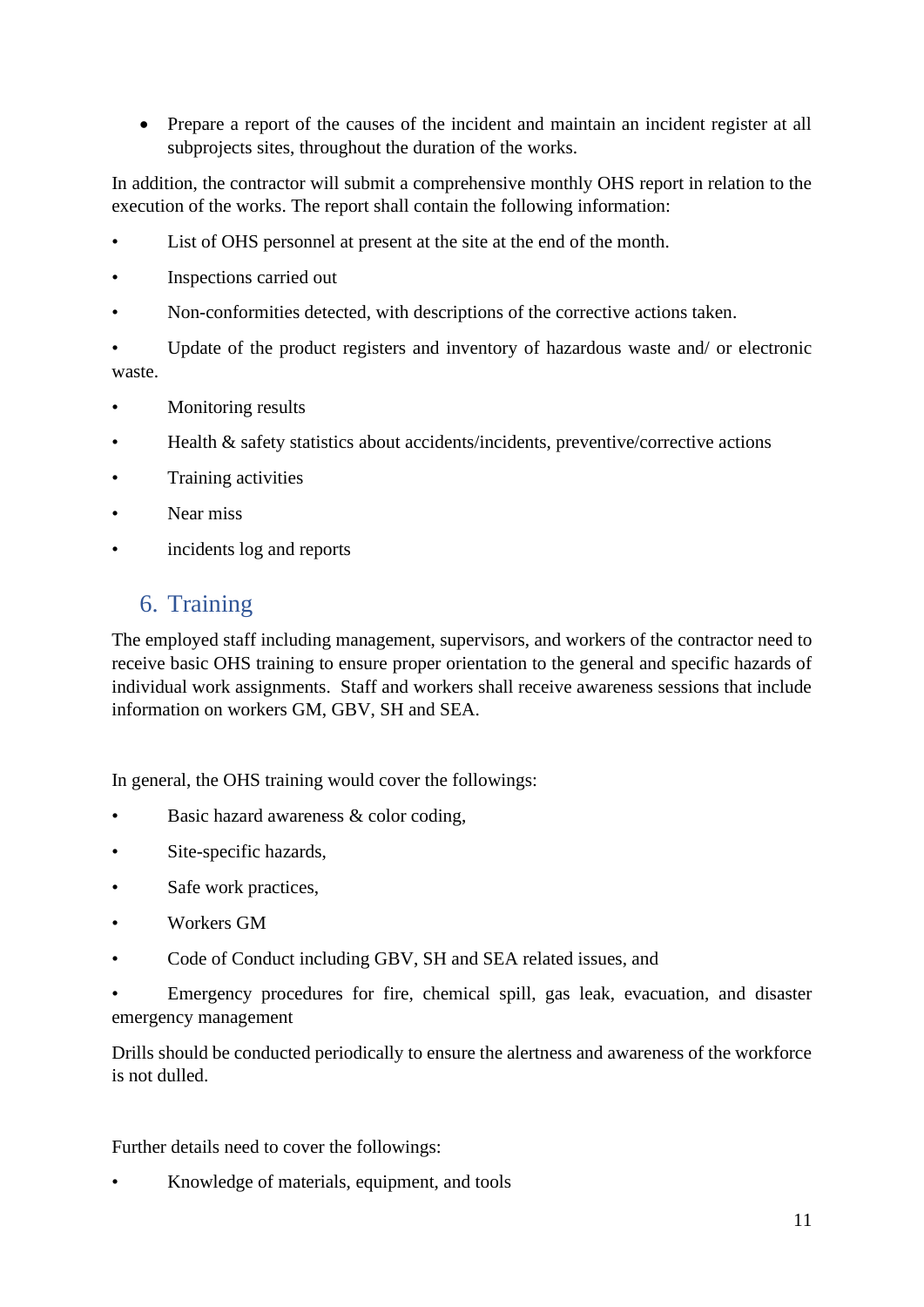- Known hazards in the operations and how they are controlled
- Hygiene requirements
- Wearing and use of protective equipment and clothing
- Appropriate response to operation extremes and accidents
- Principles of first aid
- COVID-19 mitigation measures
- Environmental and social risks and mitigation measures

# <span id="page-11-0"></span>7. OHS Risks and Hazards

#### <span id="page-11-1"></span>7.1. Physical Hazards

Physical hazards represent potential for accident or injury or illness due to repetitive exposure to a mechanical action or work activity. Single exposure to physical hazards may result in a wide range of injuries, from minor and medical aid only, to disabling, catastrophic, and/or fatal. Multiple exposures over prolonged periods can result in disabling injuries of comparable significance and consequence.

#### <span id="page-11-2"></span>7.2. Rotating Machinery

Possible injury or death can occur from being trapped, entangled, or struck by machinery parts due to unexpected starting of equipment or unobvious movement during operations. Therefore, safety measures as well as respective Personal Protection Equipment's (PPEs) as per the safety Data Sheet (SDS) for each equipment need to be adopted and implemented. Additionally, machinery shall only be operated by qualified personnel and workers with the required qualification.

#### <span id="page-11-3"></span>7.3. Noise

The contractor will ensure that no employee/ worker will be exposed to a noise level greater than 85 dB for a duration of more than 8 hours per day without hearing protection measured regularly.

The contractor's E&S Officer/Focal Point shall ensure that excessive noise generating equipment and noise control equipment are maintained regularly according to the preventive maintenance schedule.

The E&S Officer/Focal Point shall promptly raise work orders to service and repair equipment that is generating abnormally excessive noise.

The E&S Officer/Focal Point shall ensure that non-routine activities (e.g., drilling) which generate excessive noise are scheduled during daytime hours as mentioned above and in coordination with the site management.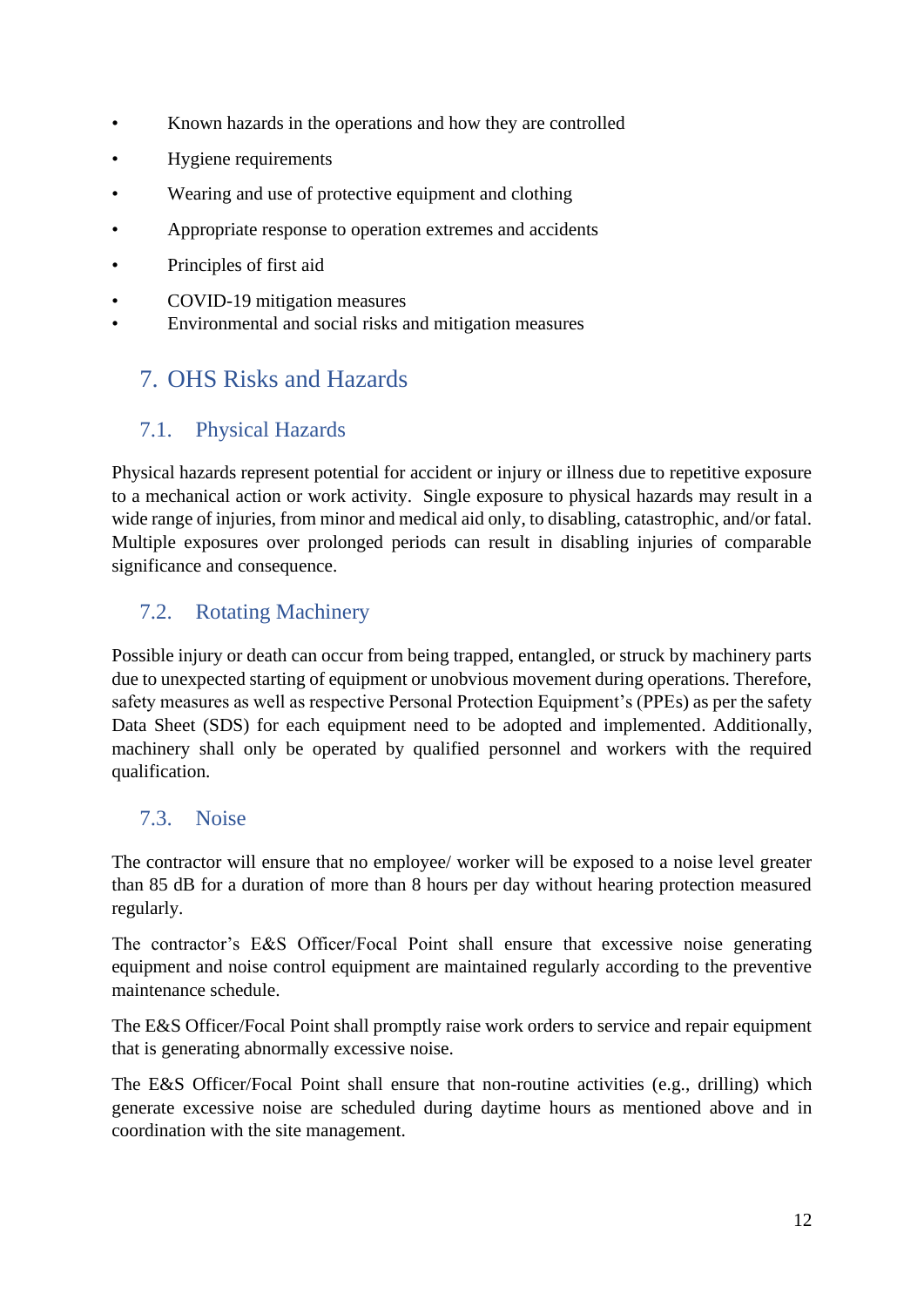# <span id="page-12-0"></span>7.4. Slipping and Fall from Heights

Falls from elevation associated with working with ladders, scaffolding, telecommunication towers, and partially built structures are among the most common cause of fatal or permanent disabling injury at construction or decommissioning sites. If fall hazards exist, a fall protection plan should be in place which includes one or more of the following aspects, depending on the nature of the fall hazard, including: training and use of personal fall arrest systems, as well as fall rescue procedures to deal with workers whose fall has been successfully arrested, the tie in point of the fall arresting system, use of control zones and safety monitoring systems to warn workers of their proximity to fall hazard zones, as well as securing, marking, and labeling covers for openings in floors, roofs, or walking surfaces, workers wearing appropriate PPE (e.g., hard hats, safety boots), and installing proper signs in Arabic.

The works are not expected to include work from heights, however if needed and identified through the course of implementation, the E&S Specialist has to be informed prior to installation works to determine appropriate mitigation measures.

# 7.5. Falling Objects

Struck-by-falling-objects is a common hazard on the work site and could result in injuries that range from fractures, bruises, and cuts to fatal injuries. This type of hazard typically exists on sites where working beneath scaffolds or other areas where overhead work is being performed. Falling objects can become a source of concern when workers at elevated levels area using power tools or performing tasks that include pushing, pulling or prying objects.

The works anticipated in the DWBG Project do not include working at elevations or under scaffolds or overhead works. However, if such risks are identified, hardhats must be provided to employees, staff and visitors and all personnel on site. Additionally, material must be safely and securely stacked to prevent them from falling or collapsing.

# 7.6. Moving Vehicles

Traffic and pedestrian movement around the workplace can be accompanied by hazards where people can be hit by moving vehicles, people injured by objects falling from vehicles, people injured by vehicles overturning or when slow and heavy moving vehicles are reversing. Additionally, loading and unloading activities can result in accidents in the workplace by unsafe handling of objects while loading/unloading, non-adherence to safety equipment, and falling objects.

The DWBG Project activities do not require heavy vehicles typically involved in infrastructure type projects. However, if such vehicles or machinery (e.g., trucks, vans, forklifts) are to be used in any of the project's activities, contractors are required to include moving vehicles hazards in their OHS risk assessment and provide mitigation and control measures accordingly.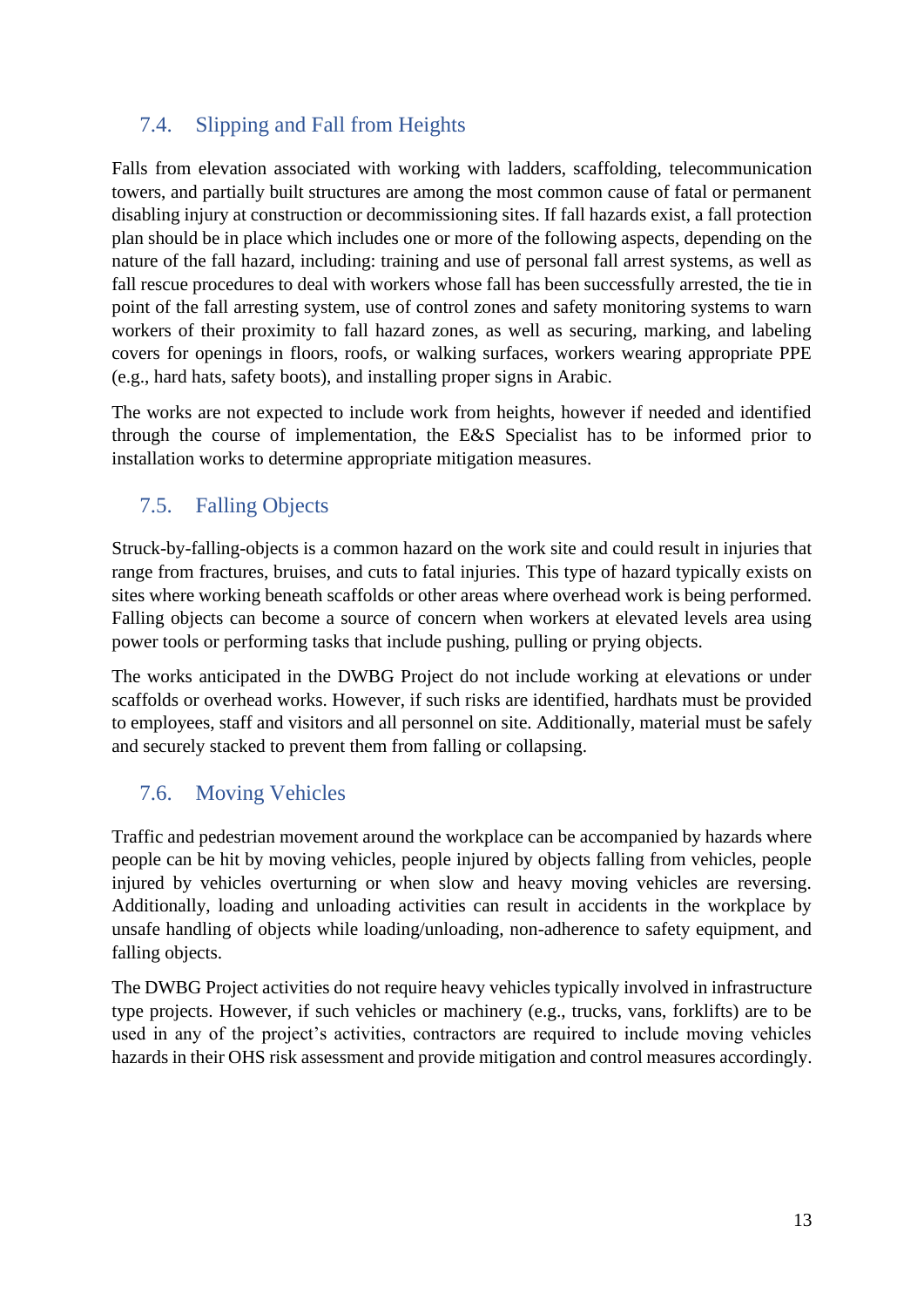# 7.7. Electricity and Electrocution

Electrical works shall only be installed and maintained by qualified and specialized personnel. Adequate measures shall be implemented by the contractor to eliminate risks to personnel, workers and visitors against live electrical wires or apparatus within the site.

All parts of electrical installations shall be of adequate size and characteristics for the power requirements and work, and in particular:

- Be of adequate mechanical strength to withstand working conditions in construction activities.
- Not be liable to damage by water, dust or electrical, thermal or chemical action to which they may be subjected in construction activities.
- The power supply to all electrical equipment should be provided with means of cutting off current from all conductors in an emergency.
- All electrical appliances and outlets should be clearly marked to indicate their purpose and voltage.
- Adequate precautions should be taken to prevent installations from receiving current at a higher voltage from other installations.

To prevent exposure to electrical risks, the following must be considered:

- Marking all energized electrical devices and lines with warning signs
- Checking all electrical cords, cables, and hand power tools for frayed or exposed cords and following manufacturer recommendations.
- Double insulating / grounding all electrical equipment used in environments that are, or may become, wet.
- Protecting power cords and extension cords against damage from traffic by shielding or suspending above traffic areas.
- Use the correct cable connectors or couplers to join lengths of cables together and do not allow taped joints.
- Electrical installations are installed and maintained by a competent person and checked regularly
- Socket Outlets are not overloaded by the use of adaptors
- Electrically powered equipment provided is suitable for use

# <span id="page-13-0"></span>8. COVID 19 Transmission Precautions

COVID 19 precautions and commitments include adhering to the Ministry of Health and the WHO guidelines regarding protection from COVID-19 pandemic. Workers should follow standard operating procedures which includes wearing appropriate PPE (protective outerwear, heavy-duty gloves, boots, medical mask, goggles and/or a face shield), washing dedicated tools and clothing, performing hand hygiene sanitizers frequently, obtaining vaccinations for diseases and self-monitoring for any signs of COVID-19. Any registered COVID-19 case or the contact of COVID19 case will be requested to notify the E&S Officer by email and to follow the national COVID-19 prevention instruction issued by the MoH and WHO.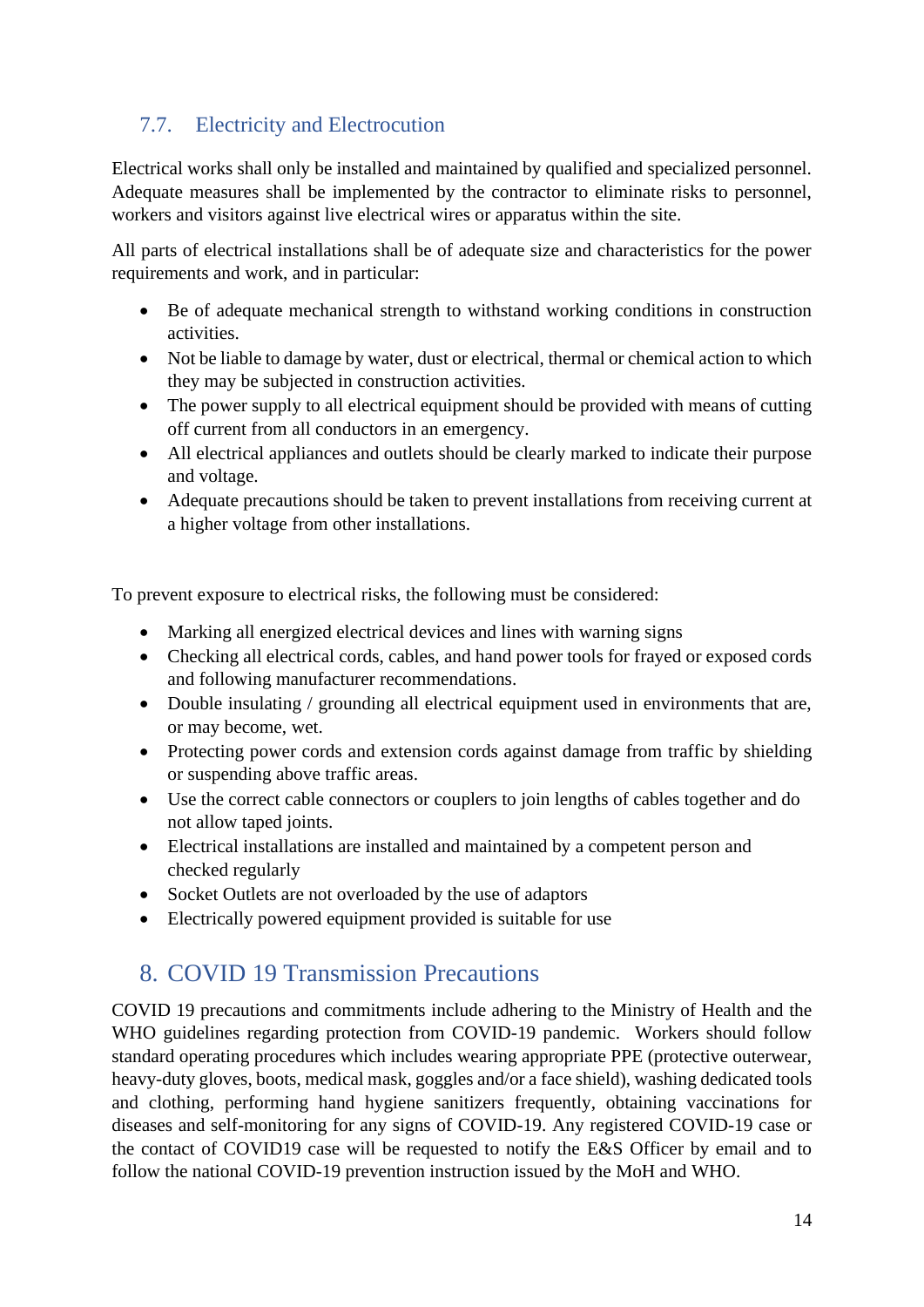Additional precautions to prevent transmission include avoiding touching the eyes, nose or mouth with unwashed hands, sneezing into one's sleeve or a disposal tissue, practicing physical distancing while working, travelling to and from work and staying home if one develops symptoms associated with COVID-19 (e.g., fever, dry cough, fatigue - loss of taste or smell).

The Contractor will comply with the COVID 19 measures according to the MoH/WHO guidelines and sign a compliance commitment letter (Annex 2) including:

• Frequently wash your hands with soap and water for at least 20 seconds. When soap and running water are unavailable, use an alcohol-based hand rub with at least 60% alcohol.

avoiding touching your eyes, nose, and mouth;

• practicing respiratory hygiene by coughing or sneezing into a bent elbow or tissue and then immediately disposing of the tissue;

• wearing a medical mask at all time and performing hand hygiene after disposing of the mask;

• maintaining social distance in line with MoH and WHO guidelines.

Recognize personal risk factors. According to the WHO, certain people, including older adults and those with underlying conditions such as heart or lung disease or diabetes, are at higher risk for developing more serious complications from COVID-19.

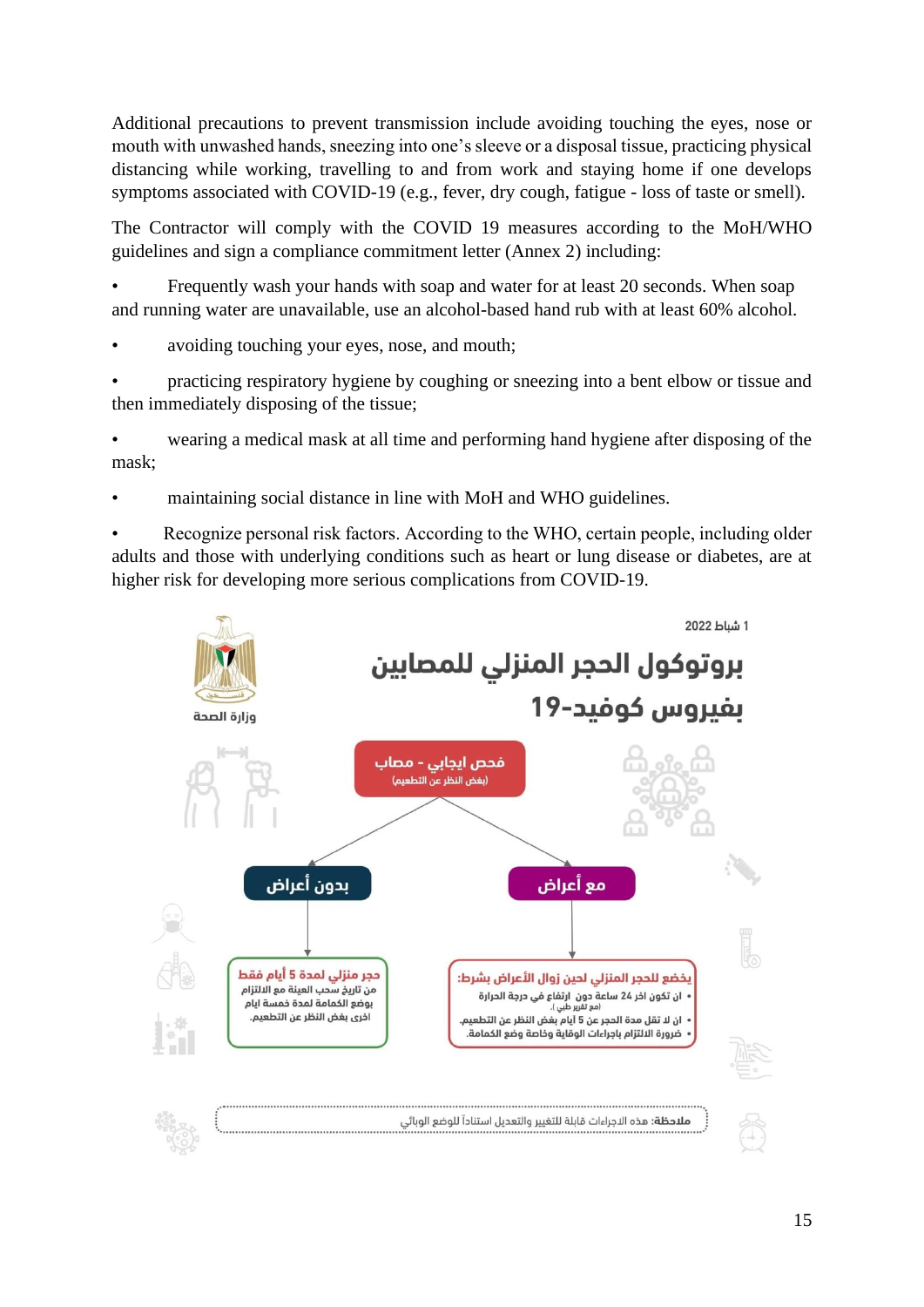

# <span id="page-15-0"></span>9. Disposal of Waste Materials

All waste material and rubbish shall be removed from the immediate work area on a daily basis as the work progresses. Disposal of waste material or debris shall be to the identified waste landfill in liaison with the local municipality.

Also, the waste management shall be segregated by type and classification as follow:

- $\Box$ Hazardous Wastes
- $\Box$ Food Wastes
- $\Box$ Recyclable / Reusable Materials

• Temporary storage shall be carried out for homogeneous waste categories and in compliance with the related technical standards, as well as, for hazardous waste, in compliance with the standards that regulate the storage of dangerous substances contained in them.

• It is forbidden to mix hazardous waste having different dangerous characteristics or to mix hazardous waste with non-hazardous ones. Mixing causes, the dilution of dangerous substances.

- Hazardous waste shall be discarded in special containers that are to be provided by the contractor.
- E-waste has to be stored separately, and quantities, type, and other information to be recorded.
- Housekeeping shall be conducted, and site to be left as entered.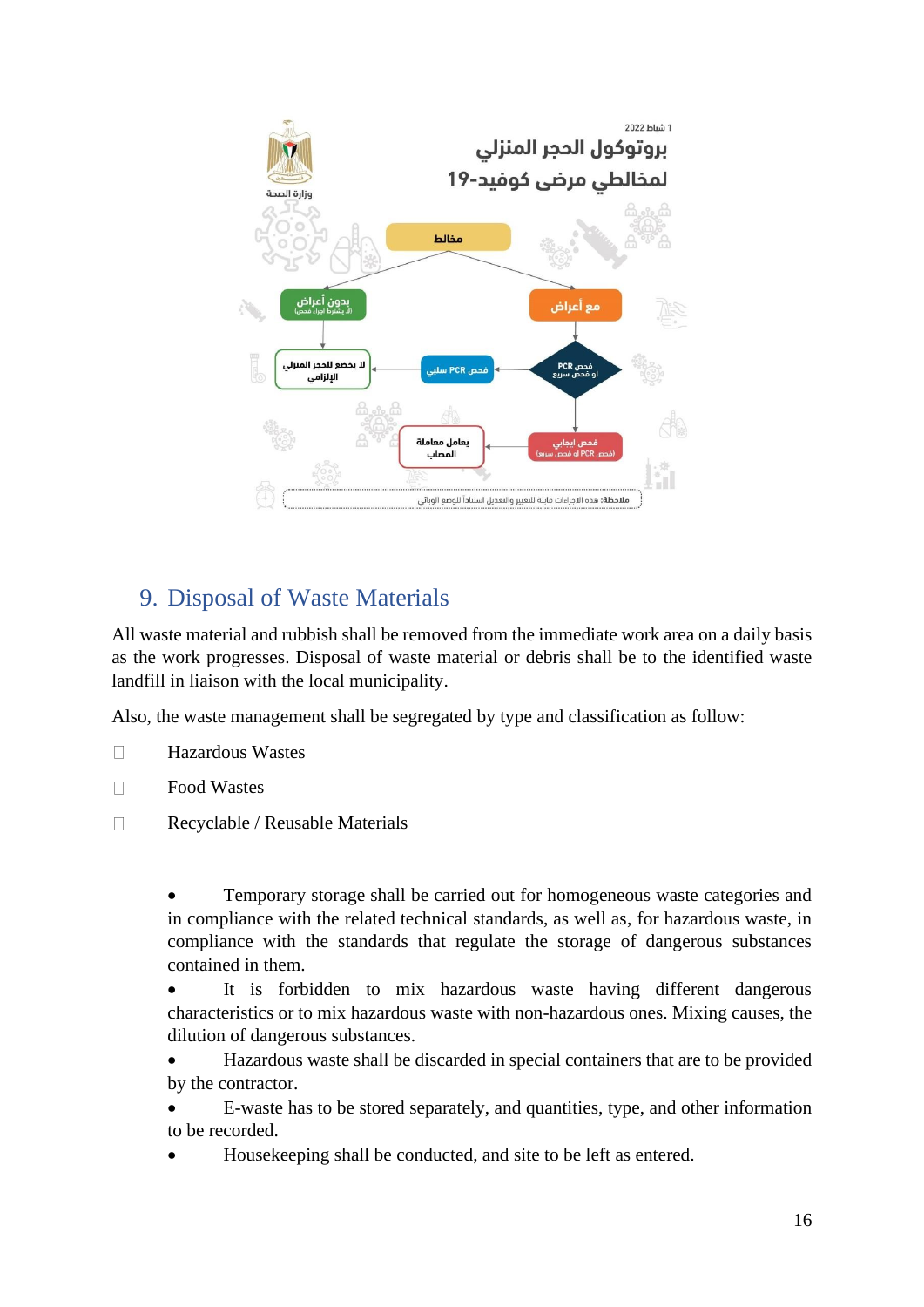# <span id="page-16-0"></span>10. Fire Risks and Mitigation Measures

The contractor's E&S Officer/Focal Point in coordination with the contractor's management shall be responsible for the preparation and implementation of the OHS requirements and the ERP in compliance with the national regulations related to fire protection.

Fire prevention and protection measures shall be implemented in accordance to the national regulation. The fire protection measures should be maintained throughout project implementation.

# <span id="page-16-1"></span>11. Personal Protective Equipment (PPE)

 Personal Protective Equipment (PPE) provide additional protection to workers exposed to workplace hazards. The Contractor is responsible for providing PPEs and requiring their workers to adhere to wearing appropriate personal protective equipment in all operations where there is an exposure to hazardous conditions and where there is a need for using such equipment to reduce the hazards to the workers, employees and visitors.

All personal protective equipment shall be of safe design for the works to be performed. High visibility waistcoats shall be provided to all workers. Additional PPE requirements, e.g., fall protection, respiratory protection, face shields, hearing protection, gloves, winter PPE, etc., shall be determined/mandated by the nature of the individual work activities.

Additionally, due to the COVID-19 pandemic, the MOH with reference to WHO has provided guideline to protect and avoid any infection including wearing of masks or medical mask, hand washing stations shall be provided. If this is not possible adequate amounts of sanitizers in proximity shall be made available.

PPE should be stored, maintained, cleaned, if necessary, for health reasons, disinfected or sterilized at suitable intervals. Workers should be required to make proper use of and to take good care of the personal protective equipment and protective clothing provided for their use.

Where there is no practical alternative to the use of PPE, appropriate training shall be given to employees to ensure that they are fully aware with the processes and equipment they are working with. Appropriate PPE for the project shall consist of the following:

Safety helmet

Safety vests

- Light duty safety glasses
- Safety boots
- Safety gloves, protection against cuts or sharp materials
- Protection against cold or heat
- Protection against electrical hazards

#### Harnesses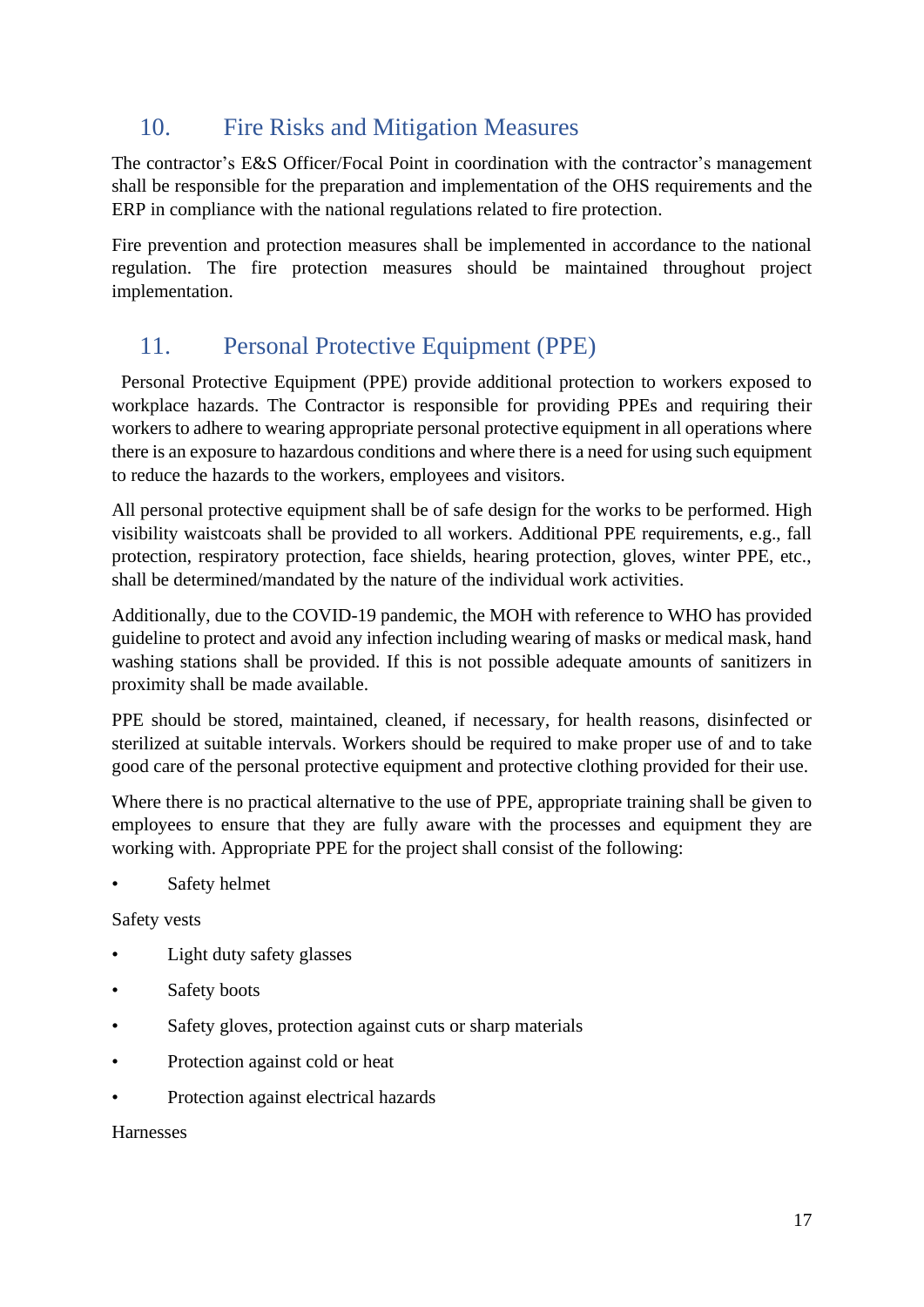# <span id="page-17-0"></span>12. First Aid

The following are nine general directions for first aid in an emergency, outlined by the American Red Cross.

- Keep the victim lying down.
- Examine the victim look for serious bleeding, lack of breathing, and poisoning.
- Keep the victim warm.
- Send someone to call a physician or ambulance.
- Remain calm. Do not be rushed into moving the victim unless absolutely necessary.
- Never give an unconscious victim anything to eat or drink.
- Keep the crowd away from the victim.
- Ensure the victim is comfortable and cheerful.
- Don't allow the victim see his injury.

At least one employee/worker trained on first aid shall be present at all times during working hours and should be capable of carrying out first aid to injured workers including CPR.

The Trained person phone will be distributed on all the workers on the site at highlighted boards and listed in the contact number list.

First aid kits shall be accessible within 2 mins for all locations in subprojects sites.

The first aid equipment may contain and not limited to the following:

- Plasters in a variety of different sizes and shapes
- Small, medium and large sterile gauze dressings
- Sterile eye dressings
- Triangular bandages
- crêpe rolled bandages
- Safety pins
- Disposable sterile gloves
- **Tweezers**
- Scissors
- Alcohol-free cleansing wipes
- Sticky tape
- Thermometer (preferably digital)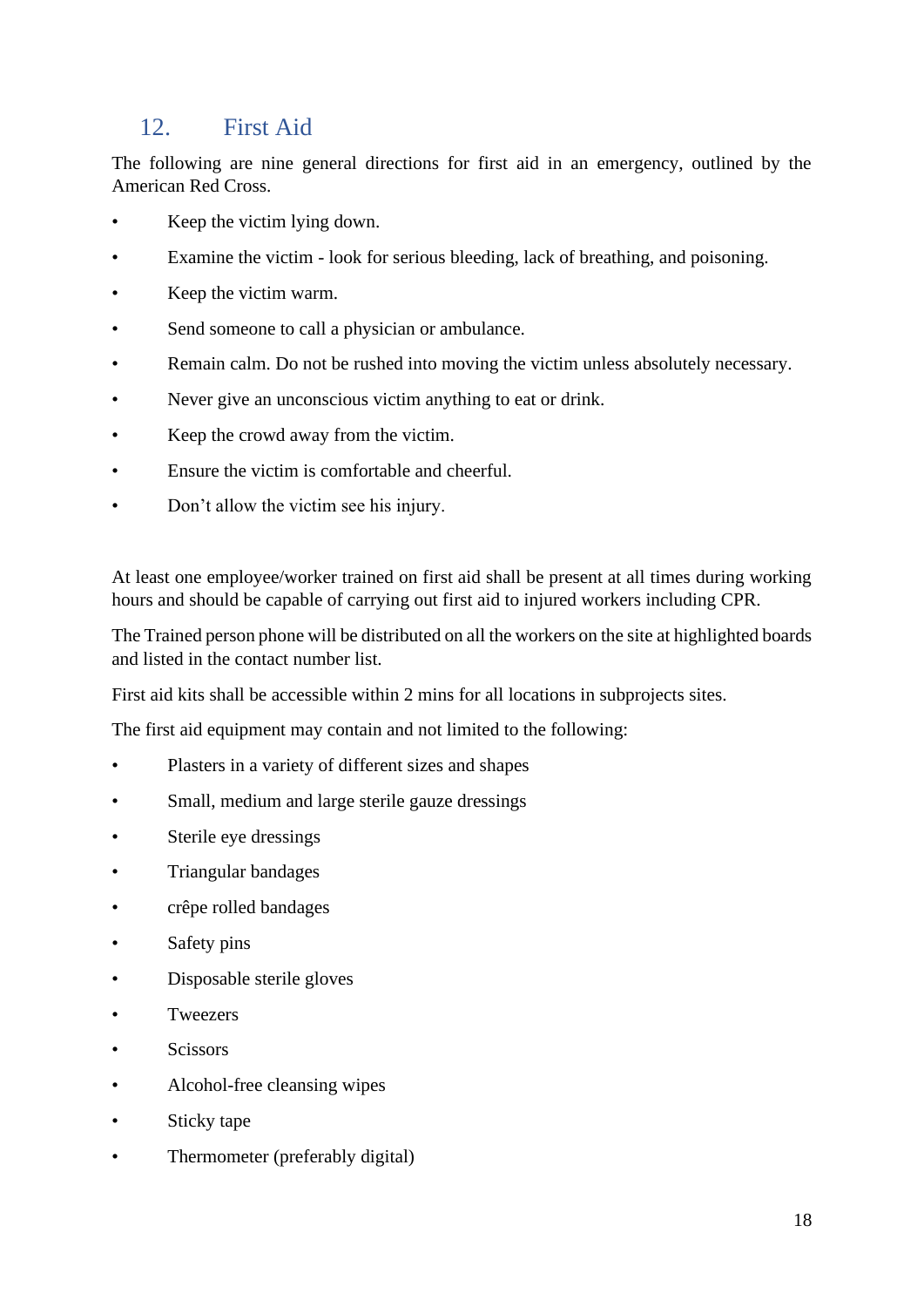- Skin rash cream, such as hydrocortisone or calendula
- Cream or spray to relieve insect bites and stings
- Antiseptic cream
- Painkillers such as paracetamol
- Cough medicine
- Antihistamine cream or tablets
- Distilled water for cleaning wounds
- Eye wash

#### Oxygen

And, if possible, a defibrillator in case of accidents causing cardiac arrest.

Knowing what not to do in an emergency is just as important as knowing what to do. The original injury may be magnified by the wrong kind of treatment or mishandling. If a victim must be transported, ensure that methods described in a standard first aid text are used. With neck or back injuries, particularly, serious damage may occur by improperly transporting the victim. If possible, the victim should remain at the site where the injury occurred until a physician arrives, rather than risk an increase to the injury through mishandling. Further information is expected to be received during the OHS training.

# <span id="page-18-0"></span>13. Budget and Resources

The following table provides only an indicative budget and resources needed for the implementation of the OHS Contractor requirements as stated in this document. The actual budget will be determined in each case according to the type of project and the size of the workforce.

| <b>Activity</b>              | <b>Timeline</b>           | Cost / Annum |
|------------------------------|---------------------------|--------------|
| Hiring/Assigning an E&S      | Prior to contract signing | 21,600\$     |
| focal point                  |                           |              |
| Preparation of the OHS Plan  | Prior to contract signing | 3000\$       |
| Workers' training sessions   | Prior to commencement of  | 1000\$       |
|                              | works                     |              |
| Preparing GM material,       | Prior to commencement of  | 1000\$       |
| complaints box, etc          | works                     |              |
| First aid kits               | Prior to commencement of  | 1500\$       |
|                              | works                     |              |
| PPEs (the contractor, due to | Prior to commencement of  | 2000\$       |
| their line of work, should   | works                     |              |
| already posses such items,   |                           |              |
| hence the cost here is       |                           |              |
| indicative if items were not |                           |              |
| available)                   |                           |              |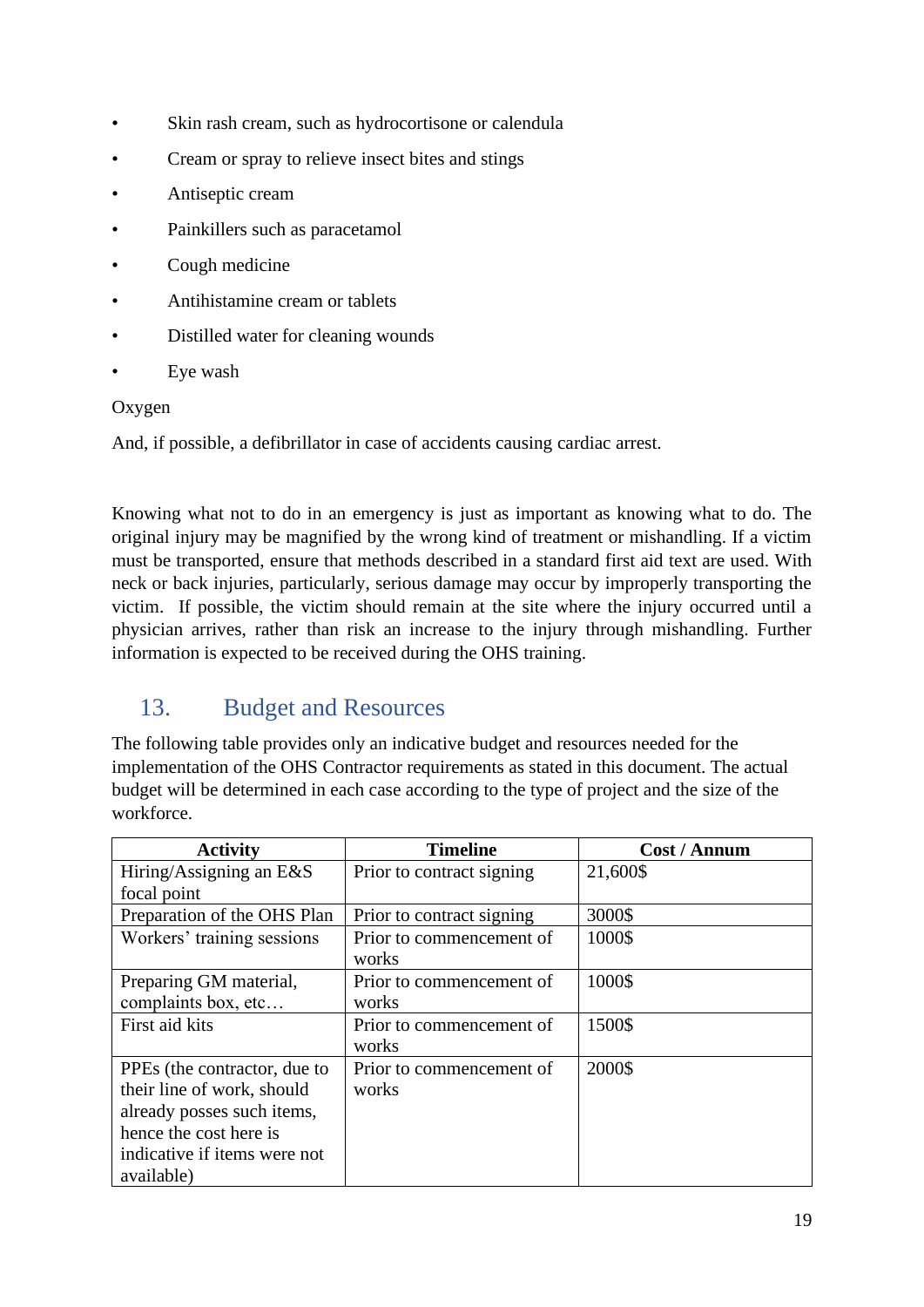| Covid-19 mitigation | Prior to commencement of | 500\$    |
|---------------------|--------------------------|----------|
| measures and PPEs   | works                    |          |
| <b>SUM</b>          |                          | 30,600\$ |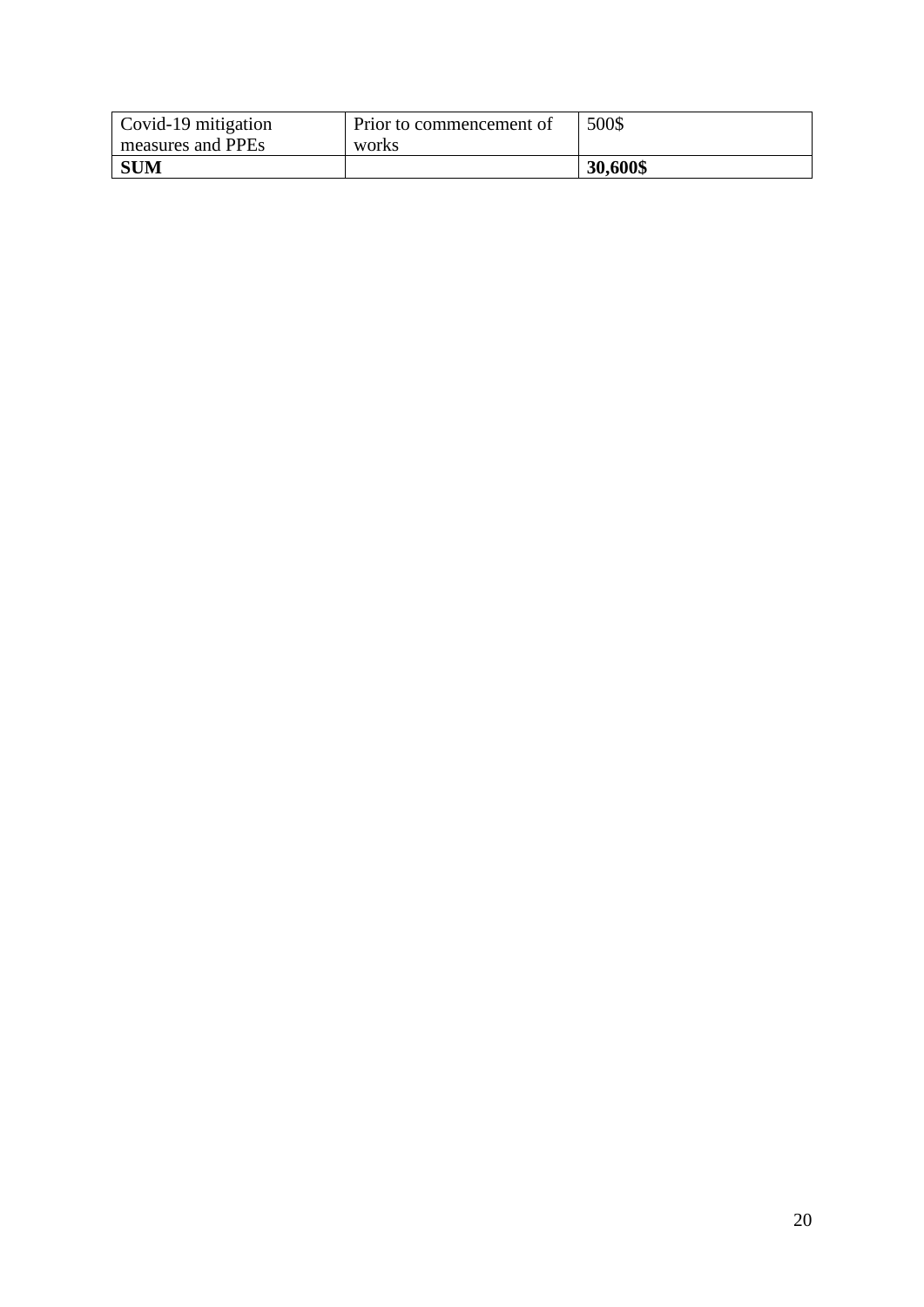# <span id="page-20-0"></span>ANNEX I: Suggested Contents of the Occupational Health and Safety Plan

- 1 Introduction
- 1.1 Purpose
- 1.2Policy and Principals of Safety and Health on Site
- 2 Roles & Responsibilities
- 2.1 Contractors' Obligation
- 2.2E&S Officer
- 2.3Workers
- 2.4Safety Meetings
- 2.5Personal conduct while on duty
- 2.6Reporting on Hazardous Conditions
- 3 Training
- 4 Hazards
- 4.1 Physical Hazards
- 4.1.1 Rotating and Moving Equipment
- 4.1.2 Noise
- 4.1.3 Electrical Hazards
- 4.1.4 Eye Hazard
- 4.1.5 Vehicle driving and site traffic
- 4.2 COVID 19 related precautions
- 4.3 Fire Prevention and Control
- 4.4 Lifting
- 4.5 Disposal of waste materials
- 5 Storage of materials and equipment
- 5.1 Proper Use and Care of Equipment
- 6. General Safety Standards
- 7. Safety Signage
- 8. Safety Devices and Safe Working Practices
- 8.1 Clothing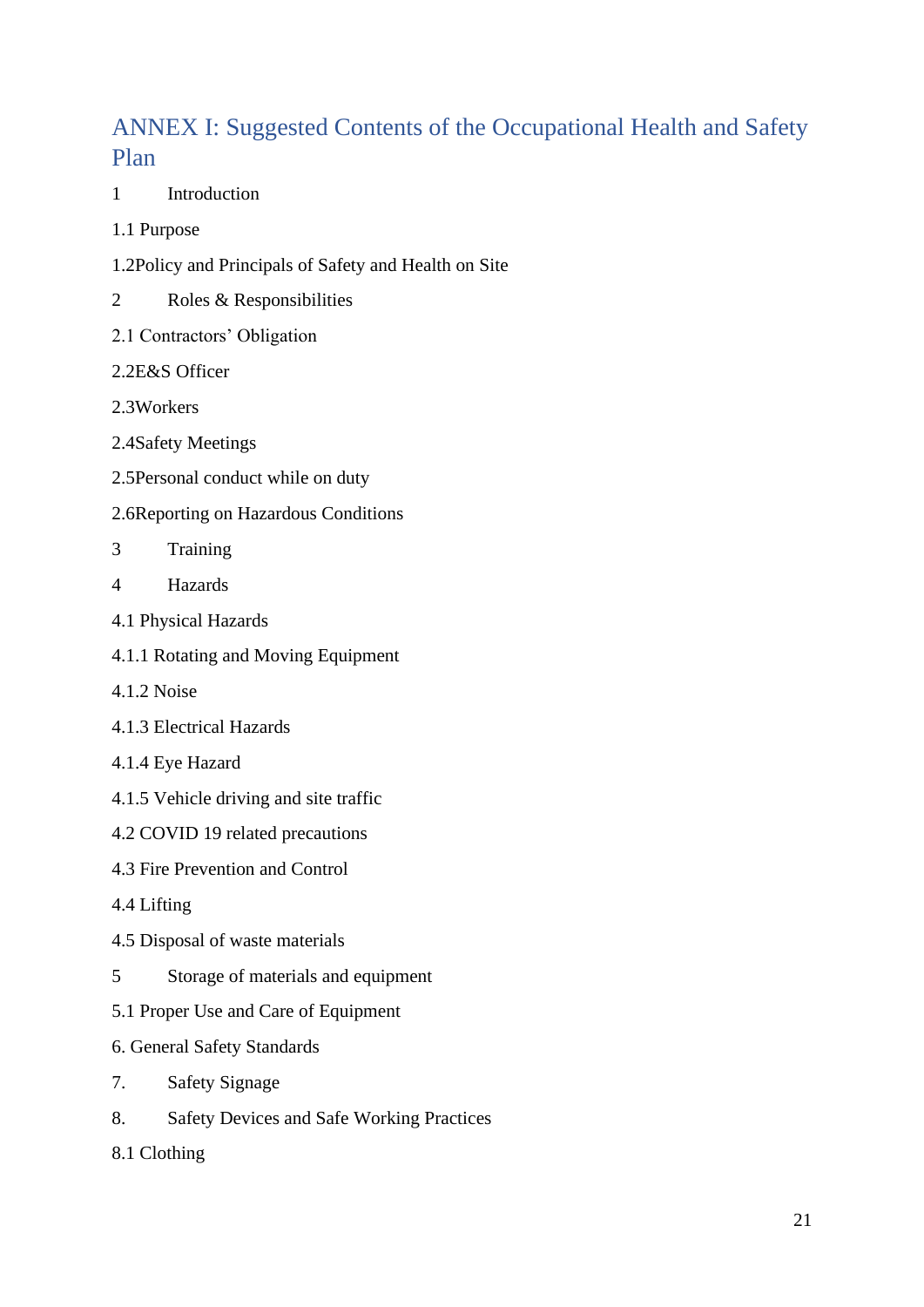- 8.2 Personal Protective Equipment
- 9. Monitoring
- 9.1 Accidents and Diseases monitoring
- 9.2 Accident Reporting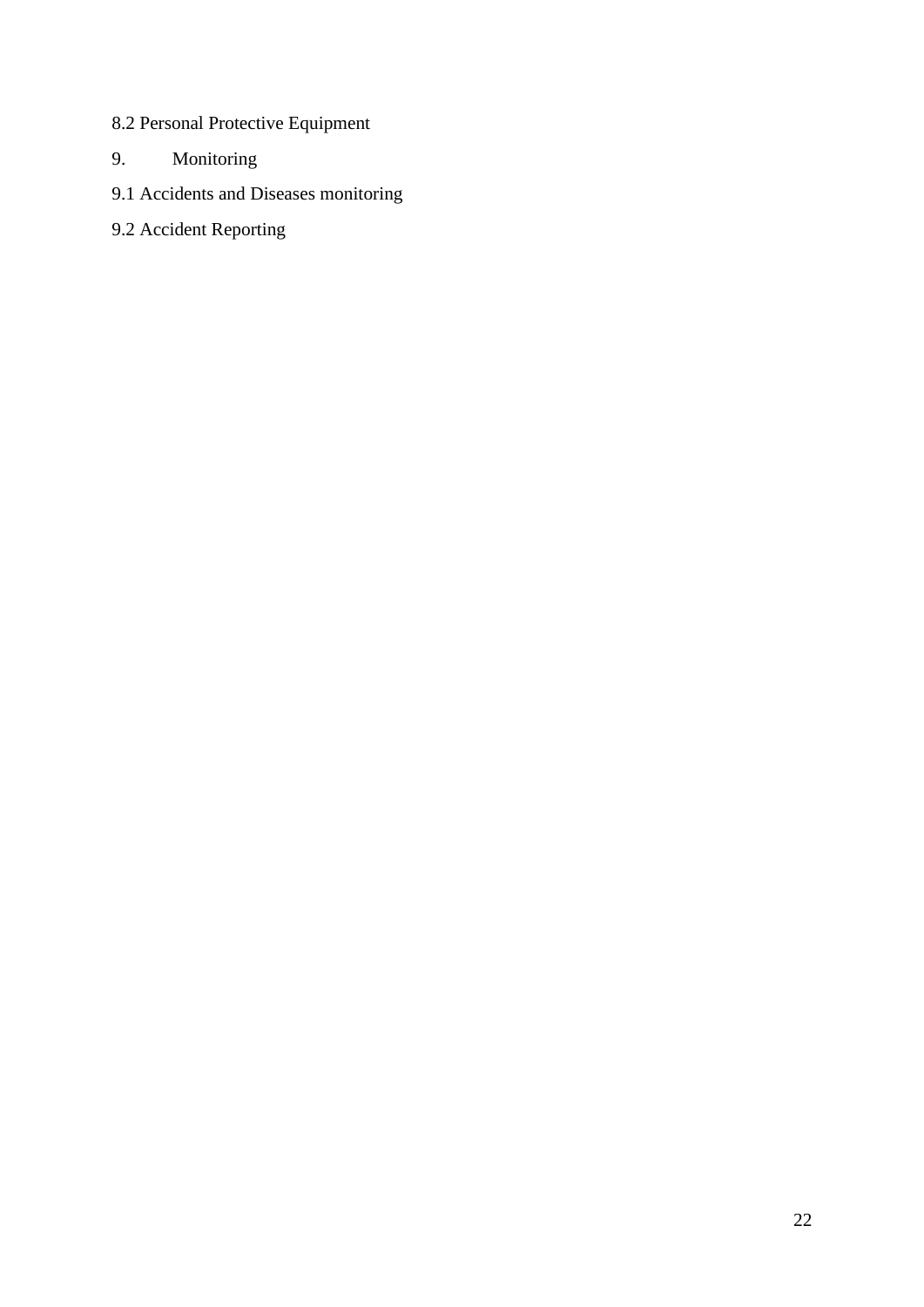#### <span id="page-22-0"></span>ANNEX II: COVID 19 Commitment Letter

# <span id="page-22-1"></span>Annex 3: Commitment Letter Regarding to COVID 19 (Arabic) **االمتثال إلجراءات الحد من انتشار وباء كوفيد 19**

**اسم العقد**: **..........................................................** 

**رقم المشروع**: **.......................................................**

في ظل تطور الحالة الوبائية ومن منطلق الحرص على صحة العمال والمهندسين والصحة العامة للسكان، أقر أنني سأقوم بتطبيق كل ما ورد في البروتوكوالت الصحية الصادرة عن وزارة الصحة الفلسطينية/منظمة الصحة العالمية فيما يخص مكافحة وباء كوفيد 19 والحد من انتشاره، وأنني على أتم االستعداد لتطبيق أي بروتوكوالت جديدة صادرة من ذات الجهات المختصة خالل فترة العمل. كما أنني أقر أنني سألتزم بتطبيق الإجراءات التالية، وأن عدم الامتثال لأي من هذه الإجراءات يستوجب الإنذار البيئي كما هو موضح في خطة اإلدارة البيئية واالجتماعية للمشروع:

- .1 يجب إغالق موقع العمل لفترة زمنية تحددها وزارة الصحة في حال ظهور حاالت إصابة بين العمال بفايروس كورونا.
- 2. تدريب وتثقيف وتوعية جميع العاملين (الطاقم الفني والعمال) على طرق الوقاية الشخصية، وطرق انتقال العدوى والتعريف بطبيعة المرض وكيفية التعايش مع اإلجراءات الموصى بها. ويجب التعميم على جميع العمال بضرورة التبليغ في حال ظهور أعراض على أي من أفراد عائال تهم.
- 3. على جميع العاملين (مهندسين وعمال) ارتداء اللبس الواقي بما فيها الكمامة، وكذلك توفير المطهرات والكحول الالزمة لهم بشكل يومي، حيث يعتبر توفير اللبس الواقي والمطهرات من مسئولية المقاول وليس العامل.
- 4. يمنع تشغيل العمال دون السن (18 عام) وكبار السن التي تزيد أعمارهم عن (60 عام). كما يجب عدم حضّور أي من العاملين الذين تظهر عليهم أعراض مرضية مثل (سعال، عطس، حمى ....إلخ) الى الموقع.
- .5 يجب عدم تجمع العمال لتناول الطعام والشراب مع بعضهم البعض، وكذلك يجب عليهم إستخدام أدوات الطعام والشراب ذات الإستخدام الواحد (كاسات، صحون …إلخ) وتوفير سلات نفايات في الموقع تتناسب مع عدد العمال.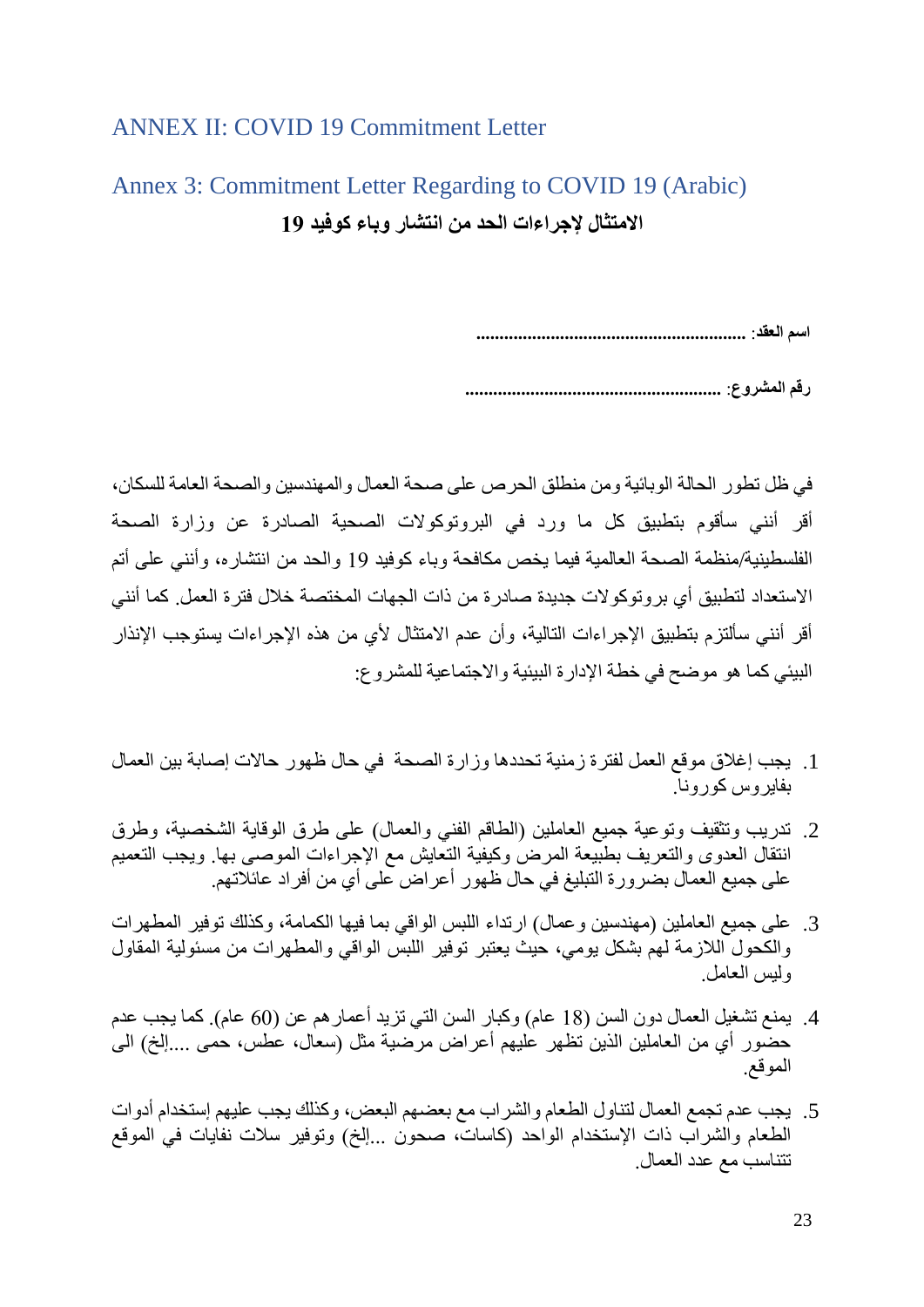- .6 يجب ترك مسافة بين العاملين ال تقل عن 2 م وعدم مصافحة العمال لبعضهم البعض تحت أي ظرف، والإلتزام بأداب العطس من خلال تغطية الفم والأنف، والمحافظة على عدم لمس الأعين والفمّ والأنف والتي ممكن أن تكون ملوثة.
- 7. الالتزام بأي إجراءات جديدة يعلن عنها من الجهات المختصة، اوموصىي بها من منظمة الصحة العالميةـ ايهما أشد حرصا على سالمة العمال.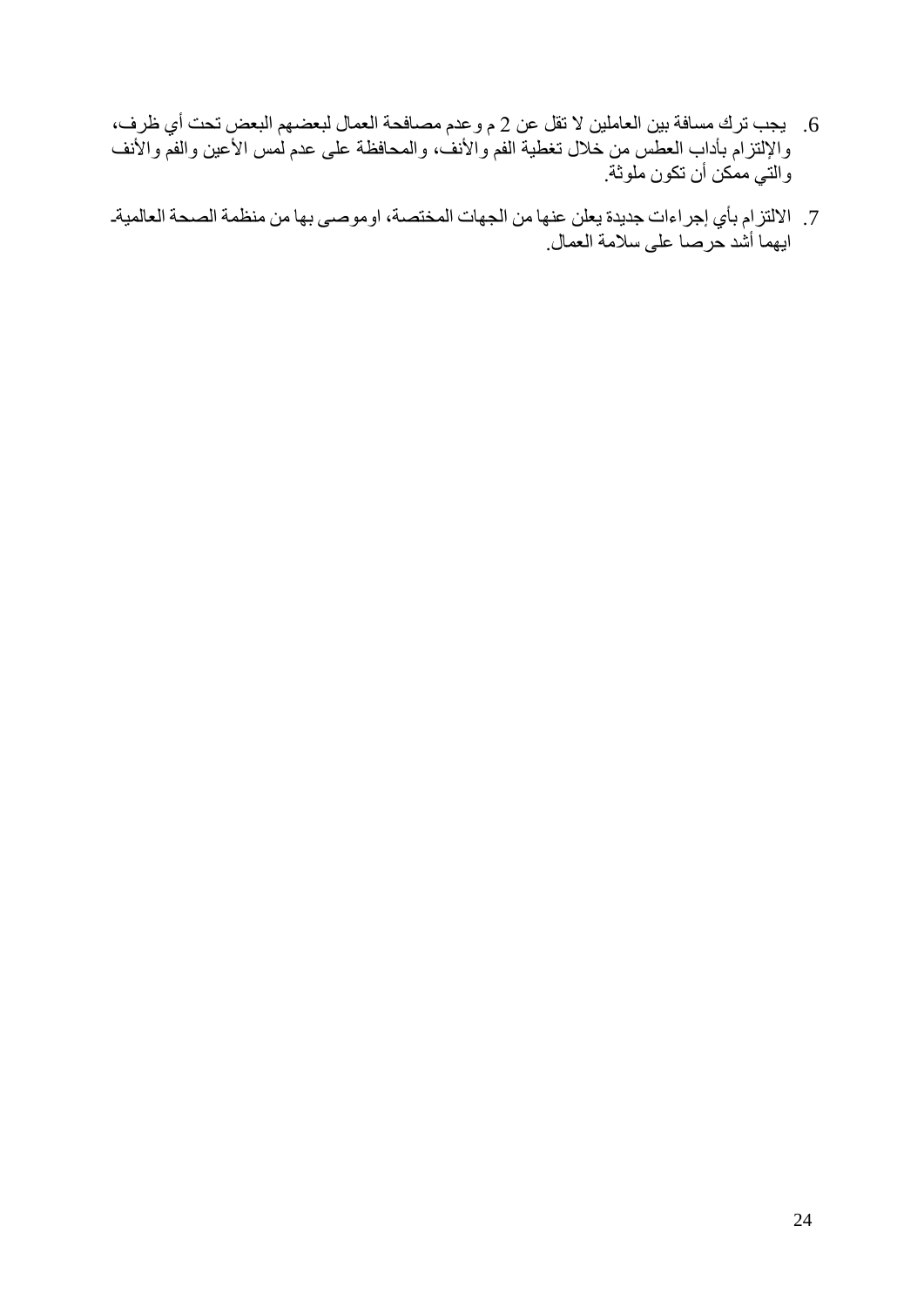# <span id="page-24-0"></span>ANNEX III: Employees Report of Injury Statement

#### **EMPLOYEE'S REPORT OF INJURY STATEMENT**

| [Please have employee complete.]                                                                                                               |                                                                                                       |          |      |       |          |
|------------------------------------------------------------------------------------------------------------------------------------------------|-------------------------------------------------------------------------------------------------------|----------|------|-------|----------|
|                                                                                                                                                |                                                                                                       |          |      |       |          |
|                                                                                                                                                |                                                                                                       |          |      |       |          |
|                                                                                                                                                |                                                                                                       |          |      |       |          |
| <b>Marital Status:</b>                                                                                                                         | □ Married<br>□ Widowed<br>$\square$ Single                                                            |          |      |       |          |
|                                                                                                                                                |                                                                                                       |          |      |       |          |
|                                                                                                                                                | Job Title: And The Commission of the Commission of the Commission of the Commission of the Commission |          |      |       |          |
| Injury Location:                                                                                                                               |                                                                                                       |          |      |       |          |
|                                                                                                                                                |                                                                                                       | Building | Area | Floor | Room No. |
| Explain how and why this injury occurred (Provide as much detail as possible)<br>Item or equipment involved in accident:                       |                                                                                                       |          |      |       |          |
| Type of injury: c Burn c Cut/Laceration c Bruise c Strain c Needle stick c Repetitive Motion c Exposure<br>n None (Incident Only)              |                                                                                                       |          |      |       |          |
| Who witnessed the injury/illness/accident? Name(s) address and telephone number(s).                                                            |                                                                                                       |          |      |       |          |
| Were you advised of safety policies and procedures required for this job? $\Box$ Yes $\Box$ No $\Box$ Not Applicable<br>If no, please explain: |                                                                                                       |          |      |       |          |
|                                                                                                                                                |                                                                                                       |          |      |       |          |
|                                                                                                                                                |                                                                                                       |          |      |       |          |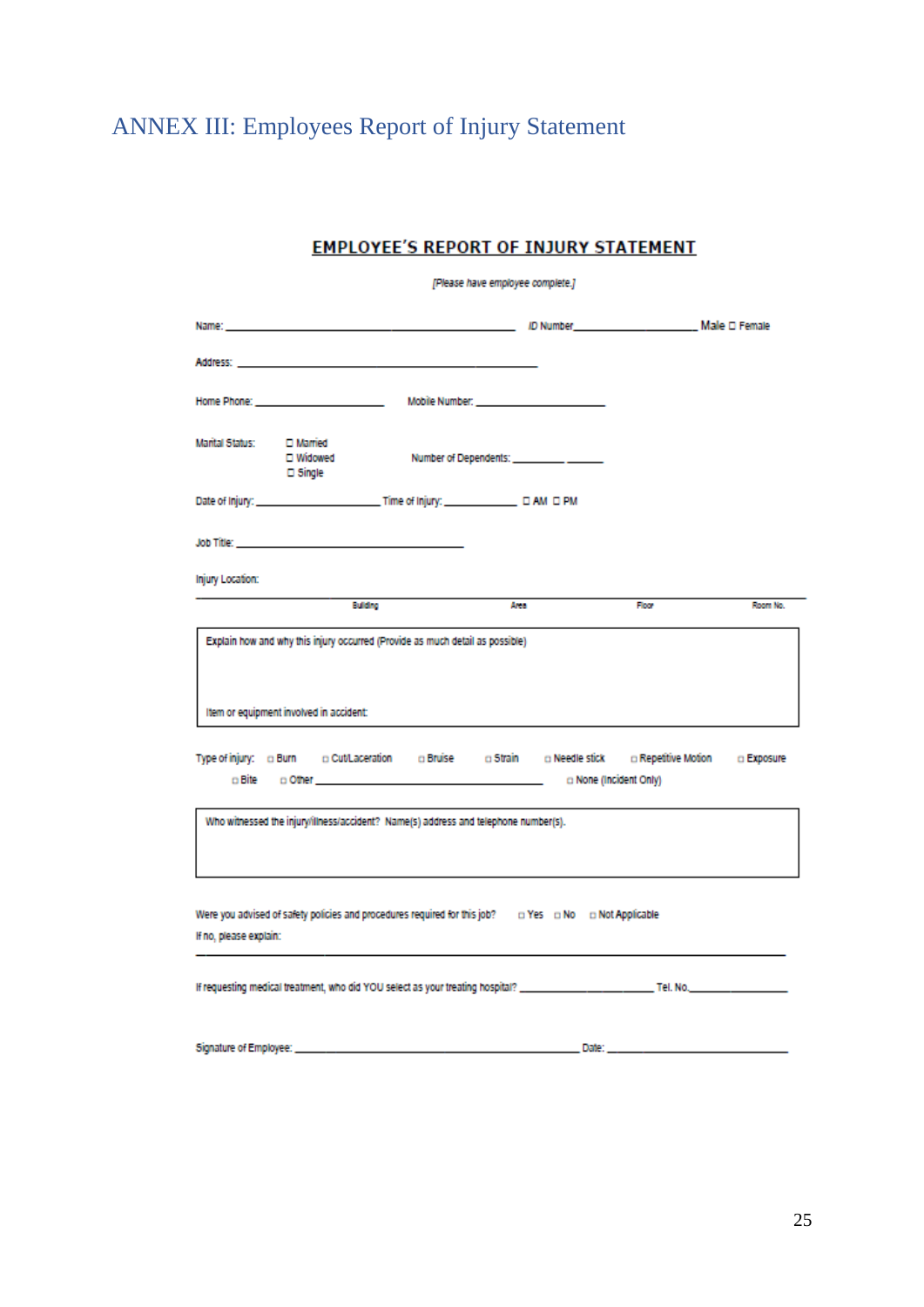# <span id="page-25-0"></span>ANNEX IV: Sample Safety Inspection Checklist

#### **SAFETY INSPECTION CHECKLIST**

| <b>Date of Inspection:</b>                                                             | <b>Location:</b> |    |
|----------------------------------------------------------------------------------------|------------------|----|
|                                                                                        | <b>Yes</b>       | No |
| Is personal protective equipment (PPE) provided, used and maintained when<br>required? |                  |    |
| Is site free from tripping hazards e.g. cables, potholes, footpath defects etc?        |                  |    |
| Do you have in-house procedures for handling employee safety and health<br>complaints? |                  |    |
| Have current weather conditions created new hazards to be addressed?                   |                  |    |
| Are all potentially hazardous activities segregated and/or fenced as<br>required?      |                  |    |
| Have any unanticipated hazards been introduced?                                        |                  |    |
| Are first aid facilities in place?                                                     |                  |    |
| Is control in place and public address system working?                                 |                  |    |
| Were any incidents/accidents reported during the work?                                 |                  |    |
| Are tools and equipment tested and in good condition?                                  |                  |    |
| Are all ladders maintained and in good condition?                                      |                  |    |
|                                                                                        |                  |    |

**ADDITIONAL REMARKS:** 

**Safety Engineer:** 

Signature: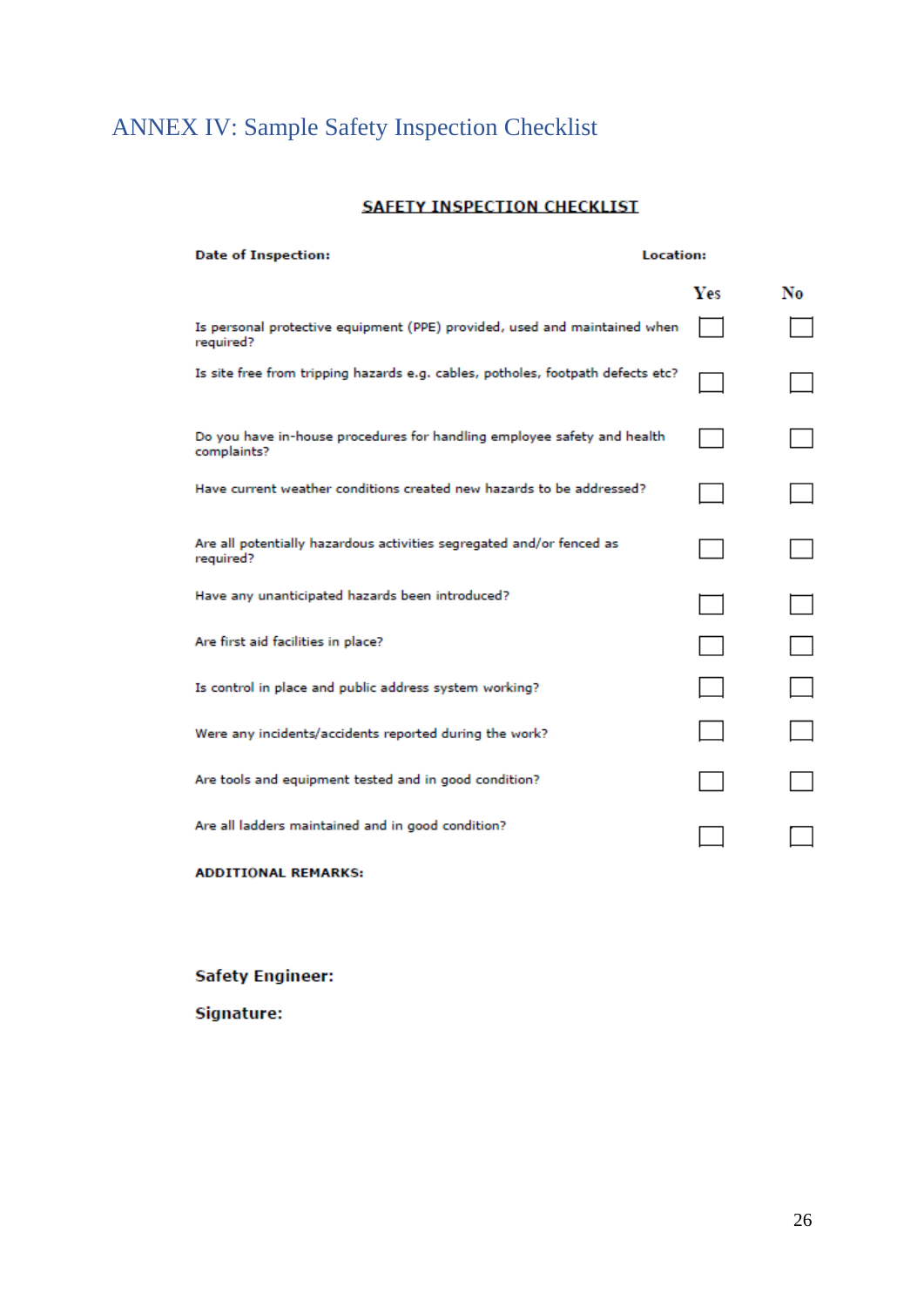# <span id="page-26-0"></span>ANNEX V: Suggested Daily E&S and OHS Report Template

#### **Project Name:**

**Sub-project Name:** 

#### **Location:**

**Date:** 

#### **CONTRACTORS' TEAM**

- Site Engineer:
- E&S Officer/Focal Point:
- Technicians:

Description

#### **DESCRIPTION OF IMPLEMENTATION ACTIVITIES ON SITE:**

| $\mathbf{1}$            | <b>Number of Complaints</b>                                                                 | <b>Description</b> |
|-------------------------|---------------------------------------------------------------------------------------------|--------------------|
| $\overline{2}$          | <b>Types of Complaints</b>                                                                  |                    |
| 3                       | <b>Are Complaints Resolved?</b>                                                             |                    |
| $\overline{\mathbf{4}}$ | If yes, How were they resolved?                                                             |                    |
| 5                       | Have there been any accidents / incidents / near                                            | $\Box$             |
|                         | miss / injuries or other forms of hazards and risks                                         |                    |
|                         | on site?                                                                                    |                    |
|                         | If yes, elaborate                                                                           |                    |
| 6                       | Is the implementation work causing any electricity                                          | П                  |
|                         | interruptions?                                                                              |                    |
|                         |                                                                                             |                    |
|                         | If yes, when and were the stakeholders,                                                     |                    |
|                         | communities and site management informed of any                                             |                    |
|                         | electricity interruptions?                                                                  |                    |
| $\overline{7}$          | Is the Implementation work causing any                                                      | П                  |
|                         | connectivity loss?                                                                          |                    |
|                         |                                                                                             |                    |
|                         | If yes, were the stakeholders informed beforehand                                           |                    |
| 8                       | that such interruptions will occur?                                                         | П                  |
|                         | Has the contractor prepared a work schedule and<br>management plan prior to commencement of |                    |
|                         | implementation works?                                                                       |                    |
| 9                       | Were the public and site management informed of                                             | П                  |
|                         | the work hours?                                                                             |                    |
| 10                      | Have any safety incidents / non-compliances been                                            | П                  |
|                         | detected?                                                                                   |                    |
|                         | If yes, elaborate                                                                           |                    |
|                         |                                                                                             |                    |